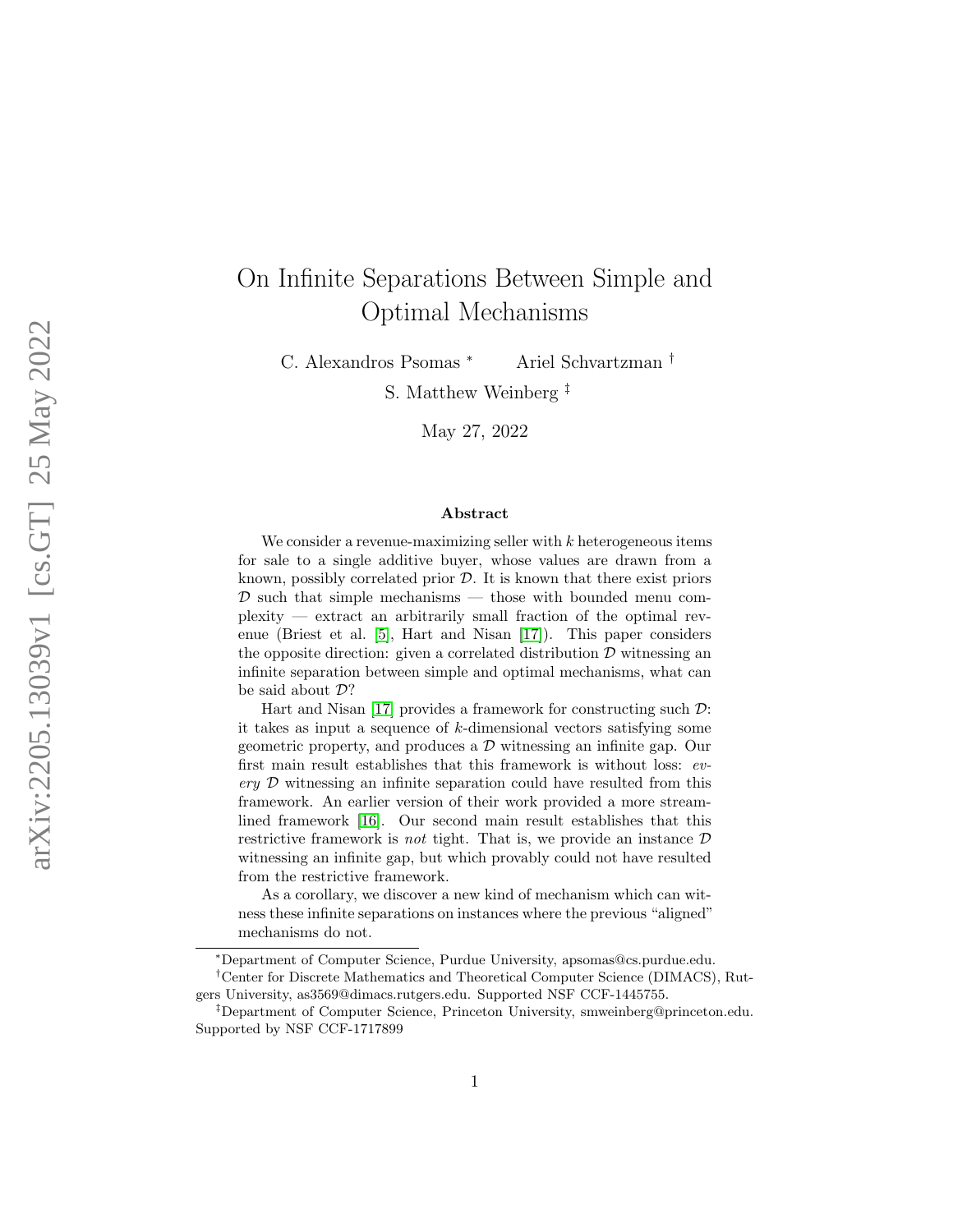## 1 Introduction

Consider a revenue-maximizing seller with  $k$  items for sale to a single additive buyer, whose values for the  $k$  items are drawn from a known distribution D. When  $k = 1$ , Myerson's seminal work provides a closed-form solution to the revenue-optimal mechanism, and it has a particularly simple form: simply post a price  $p := \arg \max_p \{p \cdot Pr_{v \leftarrow D}[v \geq p]\}$ , and let the buyer purchase the item if they please (Myerson [\[21\]](#page-21-2)). For  $k > 1$ , however, this multi-dimensional mechanism design problem remains an active research agenda forty years later.

While simple, constant-factor approximations are known in quite general settings when  $D$  is a product distribution (Chawla et al. [\[9,](#page-20-1) [10,](#page-20-2) [11\]](#page-20-3), Kleinberg and Weinberg [\[18\]](#page-21-3), Li and Yao [\[20\]](#page-21-4), Babaioff et al. [\[3\]](#page-19-0), Yao [\[25\]](#page-22-0), Rubinstein and Weinberg [\[23\]](#page-22-1), Cai et al. [\[6\]](#page-20-4), Chawla and Miller [\[12\]](#page-20-5), Cai and Zhao [\[7\]](#page-20-6)), there may be an infinite gap between the revenue-optimal auction and any simple counterpart when values are correlated (Briest et al. [\[5\]](#page-20-0), Hart and Nisan  $[17]$ . More specifically: one simple way to sell k items is to treat the grand bundle of all items as if it were a single item, and sell it using Myerson's optimal auction (which sets price  $\arg \max_p \{ p \cdot Pr_{\vec{v} \leftarrow \mathcal{D}}[\sum_i v_i \ge p] \}$ ). Letting  $\text{BRev}(\mathcal{D})$  denote the revenue achieved by this simple scheme, Hart and Nisan [\[17\]](#page-21-0) further show a connection between  $BRev(D)$  and any simple mechanism through the lens of menu complexity: any mechanism with menu complexity at most C generates expected revenue at most  $C \cdot \text{BRev}(\mathcal{D})$ .

These works establishes a strong separation between simple and optimal auctions: even when  $k = 2$ , there exist distributions D such that  $\text{Rev}(\mathcal{D}) =$  $\infty$  (the optimal revenue) while BRev(D) = 1. The fact that Rev(D) =  $\infty$ does not on its own suggest that  $\mathcal{D}$  must be "weird" (the one-dimensional<br>Notational of  $\overline{\mathcal{D}}$  and  $\overline{\mathcal{D}}$  and  $\overline{\mathcal{D}}$  and  $\overline{\mathcal{D}}$  and  $\overline{\mathcal{D}}$  and  $\overline{\mathcal{D}}$  and  $\overline{\mathcal{D}}$  and  $\overline{\mathcal{D}}$  and distribution with CDF  $1 - 1/\sqrt{x}$  has this property). The "weird" property is that  $\text{Rev}(\mathcal{D})/\text{BRev}(\mathcal{D}) = \infty$ , which can never occur for a one-dimensional distribution.

Briest et al. [\[5\]](#page-20-0) and Hart and Nisan [\[17\]](#page-21-0) establish sufficient conditions for a distribution D to satisfy  $\text{Rev}(\mathcal{D})/\text{BRev}(\mathcal{D}) = \infty$ . Simply put, the goal of this paper is to study necessary conditions for a distribution to satisfy  $\text{Rev}(\mathcal{D})/\text{BRev}(\mathcal{D}) = \infty$ . We provide two main results. The first establishes that the sufficient condition presented in  $[17]$  is in fact necessary for  $\text{Rev}(\mathcal{D})/\text{BRev}(\mathcal{D}) = \infty$  (Theorem [6\)](#page-4-0). The second establishes that the sufficient condition used in an earlier version of that work [\[16\]](#page-21-1) and [\[5\]](#page-20-0) is not necessary (Theorem [9\)](#page-6-0). In establishing Theorem [9,](#page-6-0) we also construct a distribution D such that  $\text{Rev}(\mathcal{D})/\text{BRev}(\mathcal{D}) = \infty$  yet the mechanism witnessing this provably falls outside the scope of any previous constructions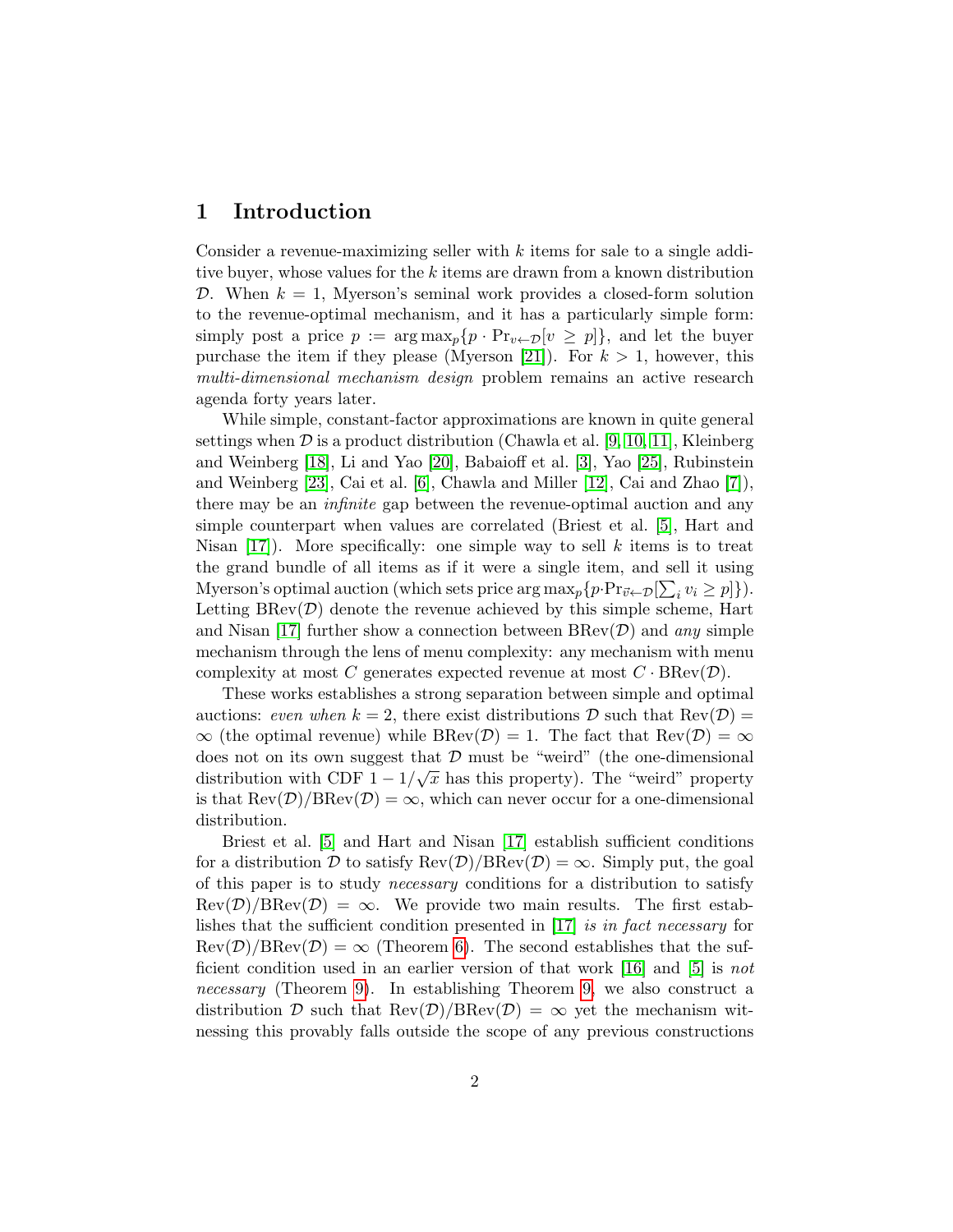(Corollary [11\)](#page-6-1).

Proper context and formal statements of our results require precise definitions, which we provide in Section [2](#page-2-0) immediately below. Section [3](#page-4-1) provides formal statements of our results, along with context alongside related work. Subsequent sections provide proofs.

## <span id="page-2-0"></span>2 Preliminaries

We consider an auction design setting with a single buyer, single seller, and k heterogeneous items. Note that our positive results hold for arbitrary  $k$ , while our constructions use only  $k = 2$  (and  $k = 1$  is not possible). We use D to denote a distribution over  $\mathbb{R}^k_{\geq 0}$ , the (possibly correlated) distribution over the buyer's values for the  $k$  items. The buyer is additive, meaning that their value for a set of items S is equal to  $\sum_{i \in S} v_i$ . We use  $\text{Rev}(\mathcal{D})$  to denote the optimal expected revenue achievable by any incentive-compatible mechanism (formally, the supremum of expected revenues, or  $\infty$  if the supremum is undefined), and let  $\text{BRev}(\mathcal{D})$  denote the revenue achieved by selling the grand bundle as a single item using Myerson's auction.<sup>[1](#page-2-1)</sup> Finally, a mechanism M is a set  $\{(\vec{q}_i, p_i)\}_i$ , where each  $\vec{q}_i \in [0,1]^k$  denotes a vector of probabilities, and  $p_i \in \mathbb{R}$  denotes a price. When the buyer's valuation is  $\vec{v}$ , they pay the auctioneer  $p_{i(\vec{v})}$ , where  $i(\vec{v}) := \arg \max_i \{ \vec{v} \cdot \vec{q}_i - p_i \}$ .<sup>[2](#page-2-2)</sup> Rev $(\mathcal{D}, M)$ denotes the expected revenue achieved by a particular mechanism  $M$  on distribution D. We will also use the shorthand  $\vec{q}^M(\vec{v})$  to denote the allocation vector purchased by a vector  $\vec{v}$ , and  $p^M(\vec{v})$  to denote the price paid (we may drop the superscript of  $M$  if the mechanism is clear from context).

### Brief Overview of Hart and Nisan [\[17\]](#page-21-0)

Below, we formally define two geometric properties of sequences of points, which are the focus of this paper. Many of the ideas below appear in both Briest et al. [\[5\]](#page-20-0) and Hart and Nisan [\[17\]](#page-21-0), but we will use the formal definitions from Hart and Nisan [\[17\]](#page-21-0) (and an earlier published version Hart and

<span id="page-2-1"></span><sup>&</sup>lt;sup>1</sup>We briefly remind the reader that  $BRev(\mathcal{D})$  serves as a proxy for the achievable revenue by any simple mechanism, especially when focusing on the gap between infinite and finite. For example, the revenue achieved by selling the items separately is at most  $k\text{BRev}(\mathcal{D})$ , the revenue achieved by any deterministic mechanism is at most  $2^k\text{BRev}(\mathcal{D})$ , and, more generally, the revenue achieved by any mechanism which offers at most  $m$  distinct options is at most  $m\text{BRev}(\mathcal{D})$  [\[17\]](#page-21-0).

<span id="page-2-2"></span> $^{2}$ How ties are broken is irrelevant to our results — all results hold for arbitrary tiebreaking. Also, all mechanisms include an all-zero pair  $\vec{q}_0 = (0, \ldots, 0), p_0 = 0$  to ensure individual rationality.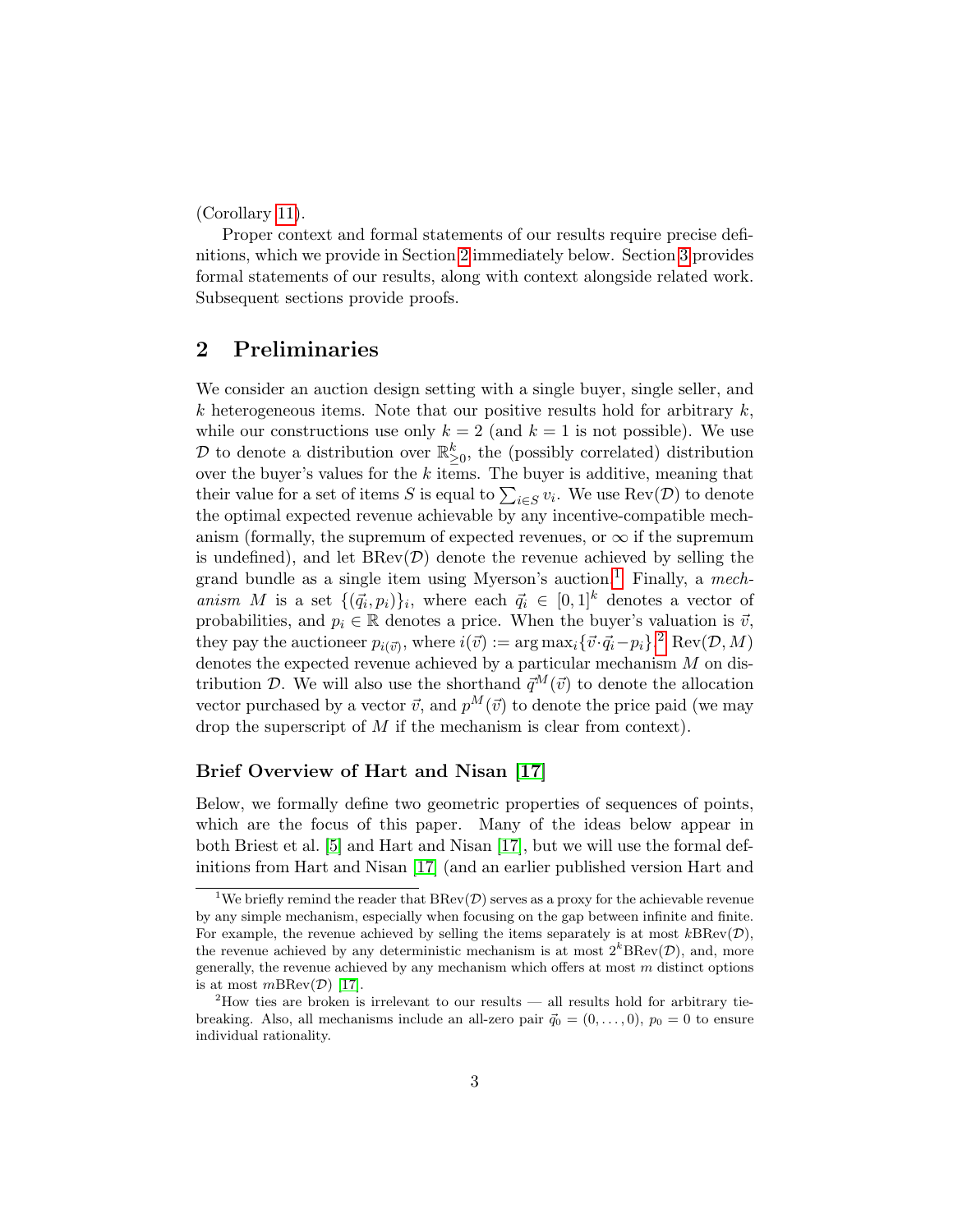Nisan [\[16\]](#page-21-1)). Below, morally the vectors  $\vec{x}_i$  correspond to possible (scaled) valuation vectors, and the vectors  $\vec{q}_i$  correspond to possible vectors of allocation probabilities.

**Definition 1.** Let  $X = (\vec{x}_i)_{i=1}^N$  be an ordered sequence of N points (N may be finite, or equal to  $+\infty$ ), with each  $\vec{x}_i \in \mathbb{R}_{\geq 0}^k$ . Let  $Q = (\vec{q}_i)_{i=0}^N$  be another ordered sequence of N points, with each  $\vec{q}_i \in [0,1]^k$ , and starting with  $\vec{q}_0 = (0, ..., 0)$ . Define the following:

$$
gap_i^{X,Q} := \min_{0 \le j < i} (\vec{q}_i - \vec{q}_j) \cdot \vec{x}_i \qquad \text{MenuGap}(X,Q) := \sum_{i=1}^N \frac{\text{gap}_i^{X,Q}}{||\vec{x}_i||_1}.
$$

We will also slightly abuse notation and define  $\text{MenuGap}(X) := \text{sup}_Q \{ \text{MenuGap}(X, Q) \}$ .

Intuitively, MenuGap $(X)$  is some (complicated) measure of how distinct the angles of points in  $X$  are. To get intuition for this, one might try to write a short proof that when  $k = 1$ , MenuGap $(X) = 1$  for all X (or that MenuGap $(X) = 1$  whenever all  $\vec{x}_i \in X$  are parallel). We provide such a proof in Appendix [A.](#page-23-0)

Still, MenuGap $(X, Q)$  is just some geometric measure with no obvious intuition for why this quantity should be of interest to auction designers. However, one key result of [\[17\]](#page-21-0) shows that this quantity has connections to simplicity vs. optimality gaps. Specifically, they show:

<span id="page-3-1"></span>**Theorem 2** ([\[17\]](#page-21-0), Proposition 7.1). For every pair of sequences  $X = (\vec{x}_i)_{i=1}^N$ ,  $Q =$  $(\vec{q}_i)_{i=0}^N$  starting with  $\vec{q}_0 = (0, ..., 0)$ , and all  $\varepsilon > 0$ , there exists a distribution D and mechanism M such that:

$$
\frac{\text{Rev}(\mathcal{D}, M)}{\text{BRev}(\mathcal{D})} \ge (1 - \varepsilon) \cdot \text{MenuGap}(X, Q).
$$

Moreover, for all  $i \in [N]$ , the support of  $D$  contains a single point of the form  $c_i\vec{x}_i$ , for some  $c_i \in \mathbb{R}_+$  (and no other points). Additionally,  $\vec{q}^M(c_i\vec{x}_i)$  $\vec{q}_i$ .

The "Moreover,..." portion of Theorem [2](#page-3-1) gives some insight to their construction. Further insight can be deduced by observing that the constraint "gap $_i^{X,Q} \leq \vec{x}_i \cdot (\vec{q}_i - \vec{q}_j)$ " looks similar (but far from identical) to an

<span id="page-3-0"></span><sup>&</sup>lt;sup>3</sup>Observe that  $\text{gap}_{i}^{X,Q}$  and MenuGap $(X,Q)$  might be negative. Any claims made throughout this paper regarding MenuGap $(X, Q)$  are vacuously true when Menu $\text{Gap}(X, Q) < 0$  (e.g. Theorem [2\)](#page-3-1). We allow  $\text{gap}_i^{X,Q}$  to be negative to match the definition of [\[17\]](#page-21-0) verbatim (although our work will also show that this peculiarity of their definition is not significant).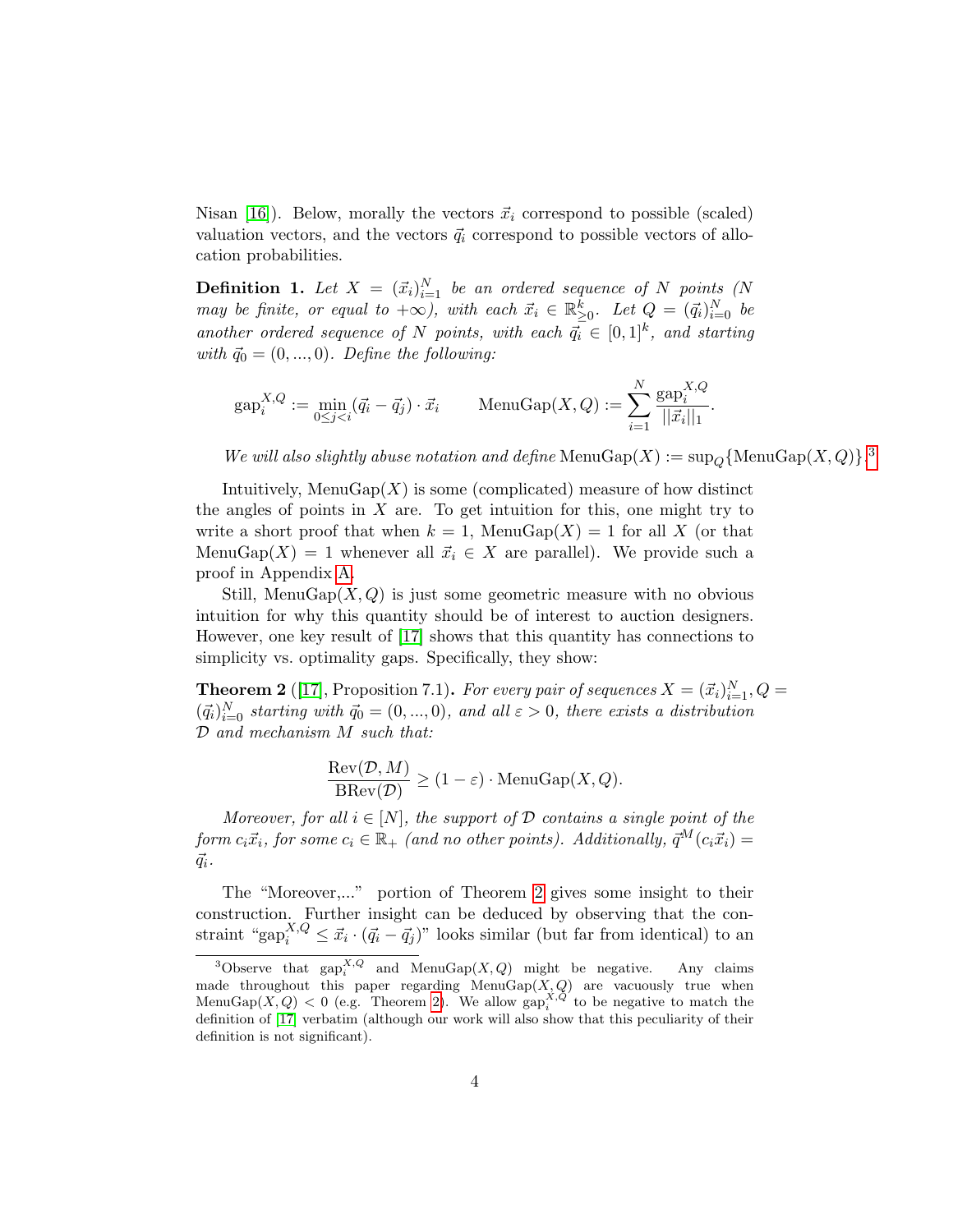incentive compatibility constraint involving a valuation vector  $\vec{x}_i$  and two allocation vectors  $\vec{q}_i, \vec{q}_j$ . We refer the reader to [\[17\]](#page-21-0) for further details and intuition for this connection. Theorem [2](#page-3-1) gives a framework for proving simplicity vs. optimality gaps, but of course leaves open the question of actually finding a pair of sequences  $X, Q$ . They approach this through the following observation:

**Definition 3.** Given a sequence of points  $X = (\vec{x}_i)_{i=0}^N \in [0,1]^k$  starting with  $\vec{x}_0 = (0, ..., 0)$ , define SupGap(X) (read "support gap of X") as follows:

 $\mathrm{SupGap}(X) := \mathrm{MenuGap}(X, X).$ 

<span id="page-4-3"></span>**Observation 4.** For all X, MenuGap $(X) \geq \text{SupGap}(X)$ .

Finally,  $[16]$  propose an explicit construction of a sequence X with infinite SupGap.

<span id="page-4-2"></span>**Theorem 5** ([\[16\]](#page-21-1)). There exists an infinite sequence X of points in  $[0, 1]^2$ such that:

$$
SupGap(X) = \infty.
$$

Theorems [2](#page-3-1) and [5](#page-4-2) together yield a two-dimensional distribution with  $\text{Rev}(\mathcal{D})/\text{BRev}(\mathcal{D}) = \infty$ . It is also worth noting that all prior constructions follow this approach as well. For example, [\[5\]](#page-20-0) provides an infinite sequence X of points in  $[0,1]^3$  such that  $\text{SupGap}(X) = \infty$ .

## <span id="page-4-1"></span>3 Our Results

Independent of Observation [4](#page-4-3) and Theorem [5,](#page-4-2) Theorem [2](#page-3-1) alone provides a framework for constructing distributions  $\mathcal D$  so that  $\text{Rev}(\mathcal D)/\text{BRev}(\mathcal D)$ is large: find sequences X so that  $MenuGap(X)$  is large. Our goal is to understand to what extent this framework is complete for constructing such instances. Our first main result establishes that any distribution with  $\text{Rev}(\mathcal{D})/\text{BRev}(\mathcal{D}) = \infty$  could have resulted from the framework induced by Theorem [2](#page-3-1). Specifically:

<span id="page-4-0"></span>**Theorem 6.** For any distribution  $D$  over k items, there exists a sequence of N points (N can be finite, or equal to  $+\infty$ )  $X = (\vec{x}_i)_{i=1}^N$ , with each  $\vec{x}_i \in supp(\mathcal{D})$ , such that

$$
\text{MenuGap}(X) \ge \frac{\text{Rev}(\mathcal{D})}{9\text{BRev}(\mathcal{D})}.
$$

In particular, if  $\text{Rev}(\mathcal{D})/\text{BRev}(\mathcal{D}) = \infty$ , then  $\text{MenuGap}(X) = \infty$  as well.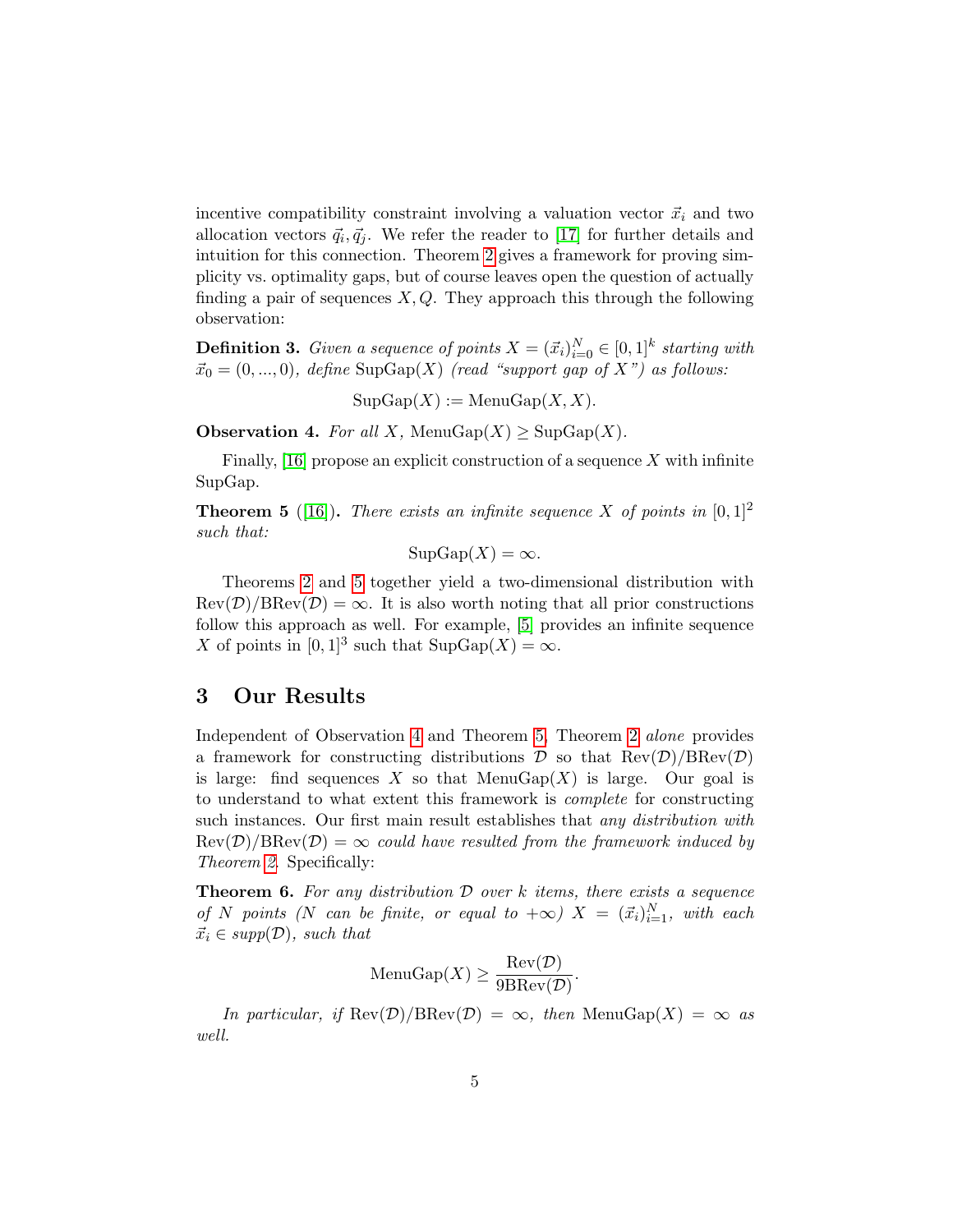A complete proof of Theorem [6](#page-4-0) appears in Section [4.](#page-7-0) Observe also that because MenuGap $(X)$  is monotone (in the sense that adding points to X, anywhere, cannot possibly decrease MenuGap $(X)$ ), the fact that X is a subset of the support of  $D$  (rather than the entire support) is immaterial.<sup>[4](#page-5-0)</sup> Put another way, the important aspect in constructing  $X$  is how elements in the support of  $\mathcal D$  are ordered, rather than which points are included.

Observation [4](#page-4-3) further provides a framework to construct sequences so that MenuGap $(X)$  is large: construct sequences X so that  $\text{SupGap}(X)$  is large. One may then wonder if  $\text{SupGap}(X)$  and  $\text{MenuGap}(X)$  are approximately related, for all X. For this specific question, the answer is trivially no, due to incompatibility with scaling (multiplying every point in  $X$  by  $1/2$ will decrease  $\text{SupGap}(X)$  by a factor of 2, but not  $\text{MenuGap}(X)$ ). Therefore, not much insight is gained by studying this precise question.

Instead, we observe that the interesting aspect of constructions resulting through SupGap(X) is that  $\vec{x}_i$  and  $\vec{q}_i$  are aligned (that is,  $\vec{x}_i = c_i \cdot \vec{q}_i$  for some  $c_i \in \mathbb{R}_{\geq 0}$ . Specifically, even if  $\vec{q}_i = \vec{x}_i$ , this equality is not maintained through the construction of Theorem [2.](#page-3-1) However, if  $\vec{q}_i$  and  $\vec{x}_i$  are aligned, this alignment property is maintained by the construction. We therefore propose the following definition, which captures the maximum value achievable by MenuGap $(X, Q)$  when  $X, Q$  are aligned.

<span id="page-5-1"></span>**Definition 7.** Let  $X = (\vec{x}_i)_{i=1}^N$  be an ordered sequence of N points in  $[0,1]^k$ (N may be finite, or equal to  $+\infty$ ). Let also  $C = (c_i)_{i=0}^N$  be an ordered sequence of numbers, with each  $c_i \in [0,1/||\vec{x}_i||_{\infty}]$ , starting with  $c_0 = 0$ . Define sgap<sup> $\cdot$ </sup> (read "scalar gap") :

$$
sgap_i^{X,C} := \min_{j < i} \vec{x}_i \cdot (c_i \vec{x}_i - c_j \vec{x}_j), \qquad \text{and} \qquad \text{AlignGap}(X, C) := \sum_{i=1}^N \frac{\max\{0, \text{sgap}_i^{X,C}\}}{||\vec{x}_i||_1}
$$

.

We will also slightly abuse notation and denote by  $\text{A lignGap}(X) :=$  $\sup_{C} {\rm{AlignGap}}(X, C)$ .

Recall that we have chosen to let  $c_i$  range in  $[0,1/||\vec{x}_i||_{\infty}]$  (rather than be fixed at 1, or  $1/||\vec{x_i}||_{\infty}$ ) to give potential constructions flexibility in scaling  $\vec{q}_i$ . Additionally, by ensuring that the contribution of each sgap $_i^{X,C}$  is nonnegative, we give potential constructions flexibility to ignore points in the sequence. That is, any construction using MenuGap directly can always set  $\vec{q}_i := \arg \max_{j \leq i} {\{\vec{q}_j \cdot \vec{x}_i\}}$ , which effectively just drops  $\vec{x}_i$  from the sequence.

<span id="page-5-0"></span><sup>&</sup>lt;sup>4</sup>Of course, if the support of  $D$  is uncountable, then clearly the entire support of  $D$ cannot be included in X.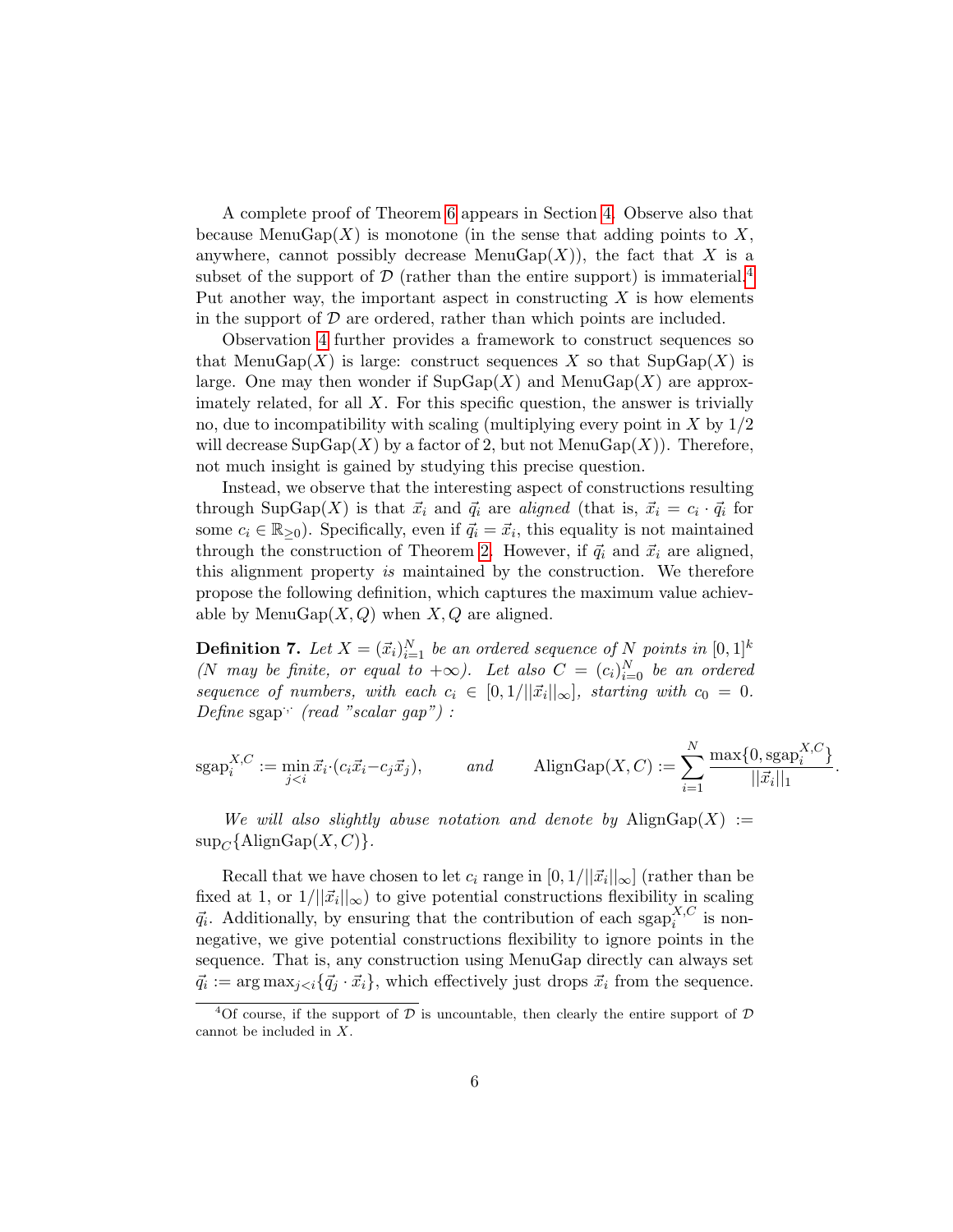Counting max $\{0, \text{sgap}_i^{X,C}\}$  ${}_{i}^{X,C}$ } towards the objective (rather than just  $\text{sgap}_{i}^{X,C}$ ) gives constructions that arise through AlignGap the same flexibility.

<span id="page-6-2"></span>**Lemma 8.** For all X, AlignGap(X)  $\leq$  MenuGap(X).

The proof of Lemma [8](#page-6-2) is in Appendix [B.](#page-23-1) Lemma [8](#page-6-2) induces a framework to design sequences with large MenuGap: design sequences with large AlignGap. Our second main result establishes that this framework is not without loss of generality, even for  $k = 2$ . Specifically:

<span id="page-6-0"></span>**Theorem 9.** There exist sequences  $X = (\vec{x}_i)_{i=1}^{\infty} \in [0,1]^2$  such that:

AlignGap(X) < 6 but MenuGap(X) =  $\infty$ .

A complete proof of Theorem [9](#page-6-0) appears in Section [5.](#page-11-0) By the discussion following Definition [7,](#page-5-1) the source of this gap is entirely due to the requirement that the sequence  $Q$  be aligned with  $X$  (and is not due to inability to scale, or inability to ignore difficult points in  $X$ ). We make this crisp with the following definition and corollary, which construct a novel distribution witnessing  $\text{Rev}(D)/\text{BRev}(D) = \infty$  that is provably distinct from all previous approaches.

**Definition 10.** For a distribution  $D$  and mechanism  $M$ , define the Aligned Revenue of  $M$  on  $\mathcal{D}$ :

 $\text{ARev}(\mathcal{D}, M) := \mathbb{E}_{\vec{v} \leftarrow \mathcal{D}}[p^M(\vec{v}) \cdot I(\vec{v} \text{ is parallel to } \vec{q}^M(\vec{v}))], \qquad \text{ARev}(\mathcal{D}) := \text{sup}$ M  ${ \text{ARev}(\mathcal{D}, M) }$ .

<span id="page-6-1"></span>**Corollary 11.** There exist distributions D over two items such that  $\text{Rev}(\mathcal{D})/\text{ARev}(\mathcal{D}) =$ ∞.

A proof of Corollary [11](#page-6-1) appears in Appendix [C.](#page-24-0) It is worth noting that all previous constructions establishing  $\text{Rev}(\mathcal{D})/\text{BRev}(\mathcal{D}) = \infty$  proceeded by producing an X such that  $\text{SupGap}(X) = \infty$ . Indeed, the [\[5\]](#page-20-0) construction provides such an X when  $k = 3$ , the [\[16\]](#page-21-1) construction provides an X when  $k = 2$ , and the [\[22\]](#page-22-2) construction adapts parameters in that of [\[16\]](#page-21-1). By Theorem [2,](#page-3-1) this implies not only that  $\text{Rev}(\mathcal{D})/\text{BRev}(\mathcal{D}) = \infty$ , but also that  $\text{ARev}(\mathcal{D})/\text{BRev}(\mathcal{D}) = \infty$ . Corollary [11](#page-6-1) establishes the exis-tence of a fundamentally different construction,<sup>[5](#page-6-3)</sup> as our  $D$  has a finite ratio between  $\text{ARev}(\mathcal{D})/\text{BRev}(\mathcal{D})$ , yet still maintains an infinite ratio between  $\text{Rev}(\mathcal{D})/\text{BRev}(\mathcal{D}).$ 

<span id="page-6-3"></span><sup>5</sup>On a technical level, our construction certainly borrows several ideas from previous ones, however.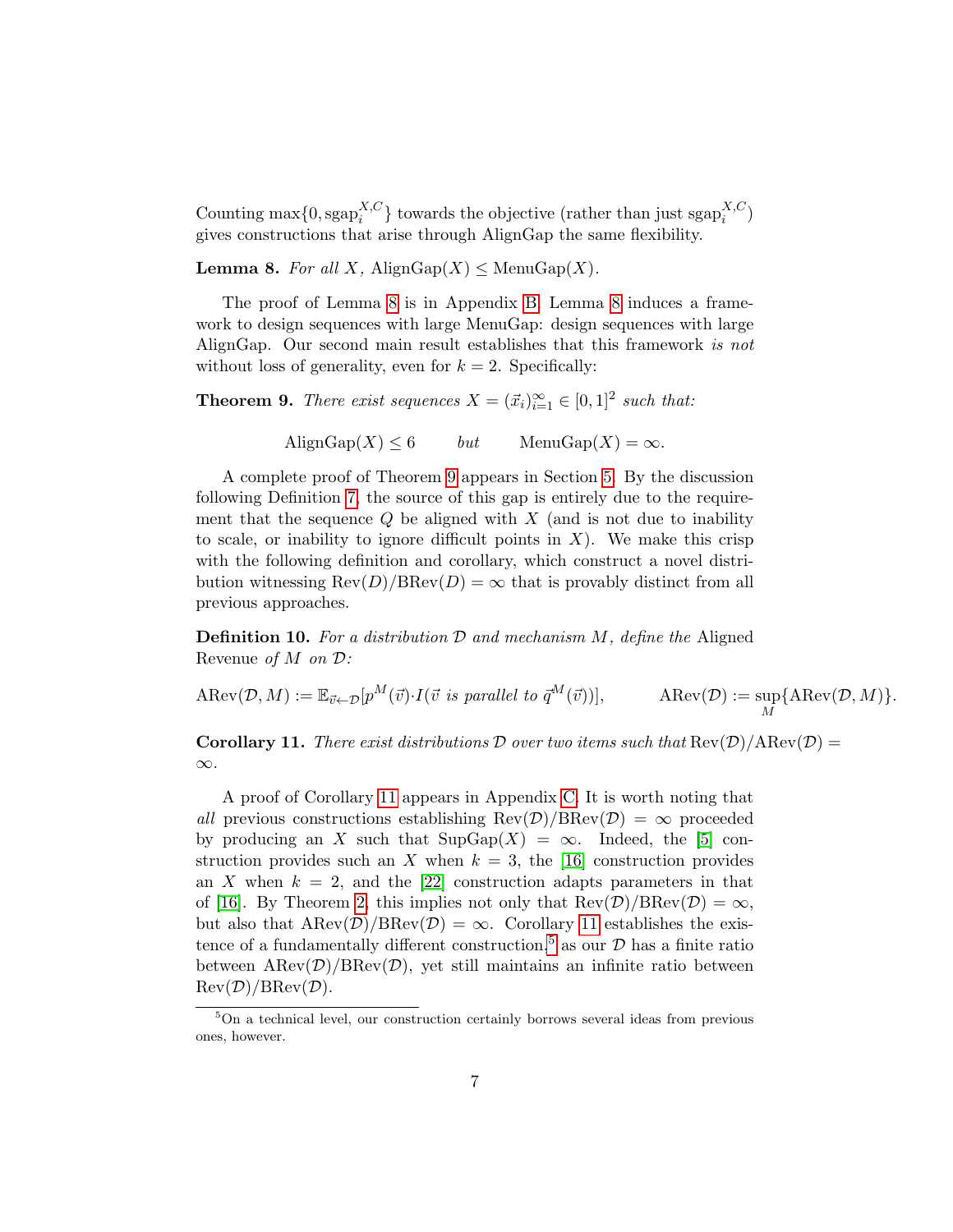#### Additional Related Work

We've already discussed the most related work to ours, which is that of Hart and Nisan [\[17\]](#page-21-0), Briest et al. [\[5\]](#page-20-0). There is also a large body of work studying product distributions specifically, and establishes that simple mechanisms can achieve constant factor approximations in quite general settings Chawla et al. [\[9,](#page-20-1) [10,](#page-20-2) [11\]](#page-20-3), Kleinberg and Weinberg [\[18\]](#page-21-3), Li and Yao [\[20\]](#page-21-4), Babaioff et al. [\[3\]](#page-19-0), Yao [\[25\]](#page-22-0), Rubinstein and Weinberg [\[23\]](#page-22-1), Cai et al. [\[6\]](#page-20-4), Chawla and Miller [\[12\]](#page-20-5), Cai and Zhao [\[7\]](#page-20-6)). Recent works have made progress in obtaining arbitrary approximations (Babaioff et al. [\[2\]](#page-19-1), Kothari et al. [\[19\]](#page-21-5)), which again rely on the assumption that  $\mathcal D$  is a product distribution.

Three recent lines of work address the [\[5,](#page-20-0) [17\]](#page-21-0) constructions in a different manner. First, Chawla et al. [\[13,](#page-20-7) [14\]](#page-21-6) consider the related *buy-many* model (where the auctioneer cannot prevent the buyer from interacting multiple times with the auction). Chawla et al. [\[13\]](#page-20-7) establishes that selling separately achieves an  $O(\log k)$ -approximation to the optimal buy-many mechanism in quite general settings (including the settings considered in this paper). In a different direction, Psomas et al. [\[22\]](#page-22-2) uses the lens of smoothed analysis (Spielman and Teng  $[24]$ ) to reason about the robustness of the  $[17]$ constructions. Finally, Carroll [\[8\]](#page-20-8) considers a correlation robust framework in which the valuation profile is drawn from a correlated distribution that is not completely known to the seller; the goal is to design a mechanism that maximizes the worst-case (over correlations) seller revenue, when only the items' marginal distributions are known. [\[8\]](#page-20-8) shows that selling each item separately is optimal; see Bei et al. [\[4\]](#page-20-9), Gravin and Lu [\[15\]](#page-21-7) for further work in this model.

## <span id="page-7-0"></span>4 A Converse to Theorem [2:](#page-3-1) The [\[17\]](#page-21-0) Framework is WLOG

In this section, we prove Theorem [6.](#page-4-0) Our proof has two main parts. First, we will take the optimal auction for  $\mathcal D$  (or one that is arbitrarily close to optimal) and repeatedly simplify it through a sequence of lemmas, at the cost of small constant-factors of revenue. The second part takes this simple menu and draws a connection to MenuGap.

#### 4.1 Simplifying the Optimal Mechanism

We show that for every  $\mathcal{D}$ , an approximately-optimal mechanism exists satisfying some useful properties. Our first step simply argues that we may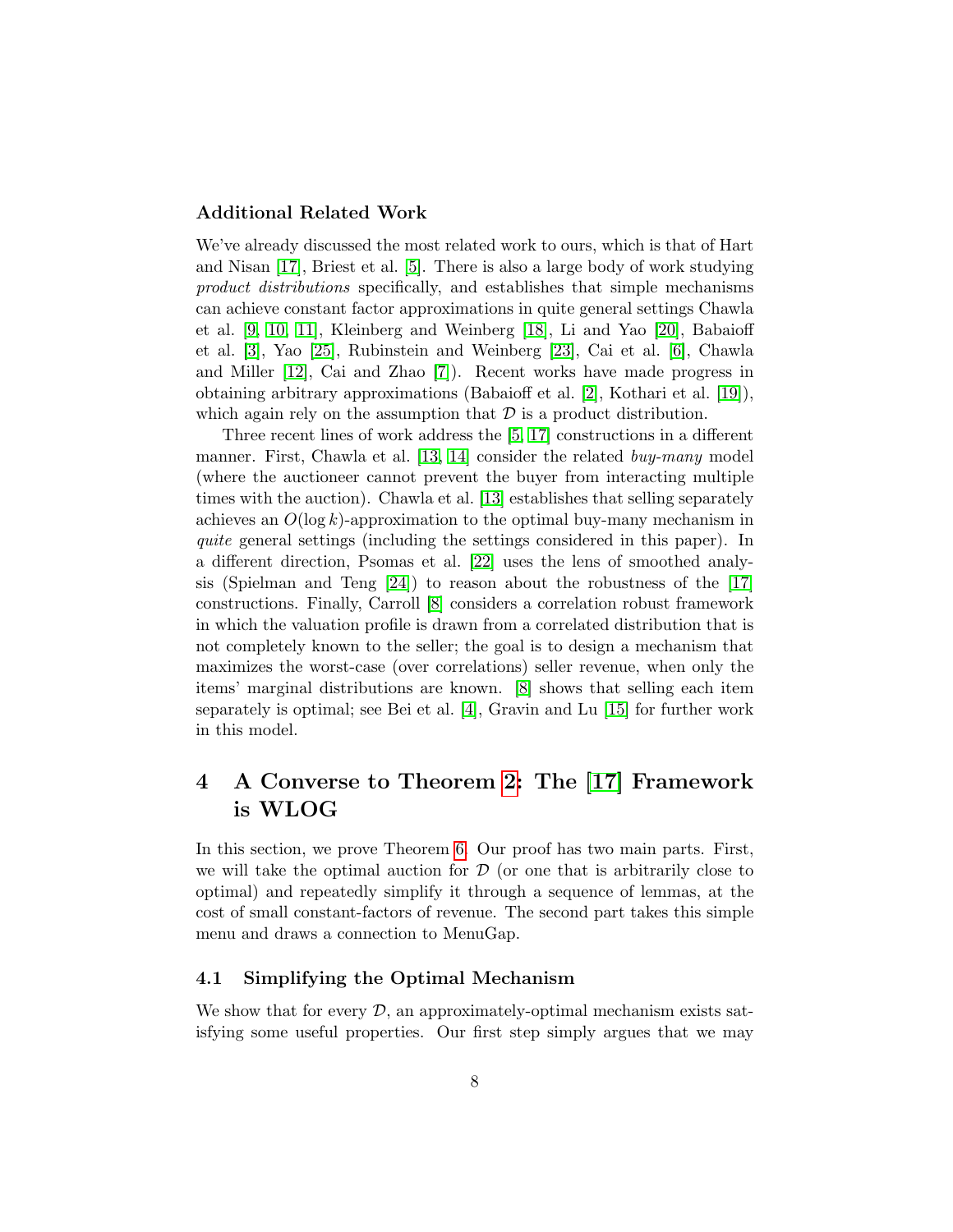ignore menu options with low prices.

**Definition 12.** We say that a mechanism  $M$  is c-expensive if every option has price at least c.

<span id="page-8-0"></span>Claim 13. For all  $c \in \mathbb{R}_{\geq 0}$ , all distributions  $D$ , and all mechanisms M, there exists a c-expensive mechanism M' satisfying  $\text{Rev}(\mathcal{D}, M') \ge \text{Rev}(\mathcal{D}, M)$ c.

*Proof.* Take  $M'$  to be exactly the same as  $M$ , except having removed all entries with price  $\lt c$ . For every value in the support of  $\mathcal D$  with  $p^M(\vec{v}) \geq c$ in M, we still have  $p^{M'}(\vec{v}) \geq c$ . This is simply observing that  $\vec{v}$ 's favorite option in M is still available in  $M'$ , and all options in  $M'$  were also available in M. For any value with  $p^M(\vec{v}) < c$ , we clearly have  $p^{M'}(\vec{v}) \geq 0$ . So for all  $\vec{v}$ , we have  $p^{M'}(\vec{v}) \geq p^{M}(\vec{v}) - c$ , and the claim follows by taking an expectation with respect to  $\vec{v}$ .  $\Box$ 

Our next step will show that we can assume further structure on the prices charged, at the cost of a factor of two.

**Definition 14.** A c-expensive mechanism  $M$  is oddly-priced (respectively, evenly-priced) if for all  $\vec{v}$ , there exists an odd (respectively, even) integer i such that  $p^M(\vec{v}) \in [c \cdot 2^i, c \cdot 2^{i+1}).$ 

<span id="page-8-1"></span>**Claim 15.** For all c-expensive mechanisms  $M$ , and all  $D$ , there exists either an oddly-priced or evenly-priced c-expensive mechanism  $M'$  satisfying  $\text{Rev}(\mathcal{D}, M') \geq \text{Rev}(\mathcal{D}, M)/2.$ 

*Proof.* Simply let  $M_1$  denote the set of menu options from  $M$  whose price lies in  $[c \cdot 2^i, c \cdot 2^{i+1})$  for an odd integer i, and  $M_2$  denote the remaining menu options (which lie in  $[c \cdot 2^i, c \cdot 2^{i+1})$  for an even power of i). It is easy to see that  $M_1$  is oddly-priced and  $M_2$  is evenly-priced. Then for all  $\vec{v}$ , we must have  $p^{M_1}(\vec{v}) + p^{M_2}(\vec{v}) \geq p^{M}(\vec{v})$ . This is because  $\vec{v}$ 's favorite menu option from M appears in one of the two menus, and is necessarily  $\vec{v}$ 's favorite option on that menu (and they pay non-zero from the other menu). Taking an expectation with respect to  $\vec{v}$  yields that  $\text{Rev}(\mathcal{D}, M_1) + \text{Rev}(\mathcal{D}, M_2) \geq$  $\text{Rev}(\mathcal{D}, M)$ , completing the proof.  $\Box$ 

This concludes our simplification of the mechanism. In the subsequent section, we draw a connection between MenuGap and the revenue of oddlyor evenly-price c-expensive mechanisms.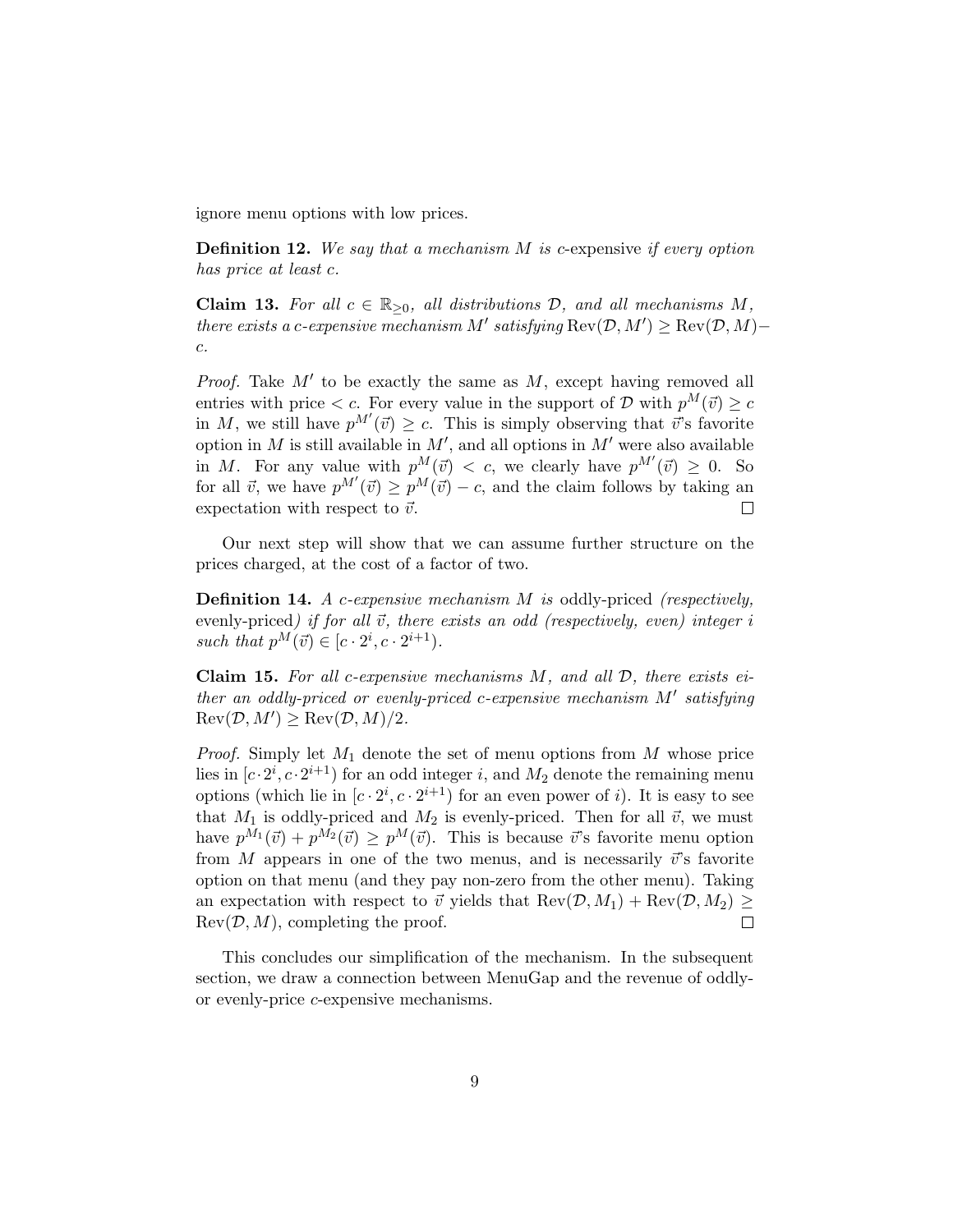#### 4.2 Connecting Structured Mechanisms to MenuGap

We begin with the following definition, which describes our proposed  $X, Q$ based on a structured mechanism for D.

Definition 16 (Representative Sequences). Let M be a c-expensive mechanism which is oddly-priced or evenly-priced, and let  $D$  be any distribution. An  $\varepsilon$ -representative sequence for M, D is the following:

- Define  $\vec{q}_0(\mathcal{D}, M) := (0, \ldots, 0).$
- Define offset a to be 1 if M is oddly-priced, and 0 if M is evenly-priced.
- For all  $j \in \mathbb{N}_+$ , define  $B_j := \{ \vec{v} \in supp(\mathcal{D}) : p^M(\vec{v}) \in [c \cdot 2^{2(j-1)+a}, c \cdot$  $2^{2(j-1)+a+1})\}$ .
- For all  $j \in \mathbb{N}_+$ , let  $\vec{x}_j \in B_j$  be such that  $||\vec{x}_j||_1 \leq ||\vec{v}||_1 \cdot (1+\varepsilon)$  for all  $\vec{v} \in B_j$ .<sup>[6](#page-9-0)</sup>
- For all  $j \in \mathbb{N}_+$ , let  $\vec{q}_i := \vec{q}^M(\vec{x}_i)$ .

<span id="page-9-1"></span>Proposition 17. Let M be a c-expensive, and oddly- or evenly-priced. Let  $(X, Q)$  be an  $\varepsilon$ -representative sequence for M, D. Then:

.

$$
\text{MenuGap}(X, Q) \ge \frac{\text{Rev}(\mathcal{D}, M)}{4(1 + \varepsilon)\text{BRev}(\mathcal{D})}
$$

Proof. The proof will follow immediately from two technical claims. The first claim relates  $||\vec{x}_i||_1$  and  $BRev(\mathcal{D})$ .

<span id="page-9-3"></span>**Claim 18.**  $(1+\varepsilon) \cdot \text{BRev}(\mathcal{D}) \ge ||\vec{x_i}||_1 \cdot \text{Pr}_{\vec{v} \sim \mathcal{D}}[\vec{v} \in B_i].$ 

*Proof.* Recall that  $(1+\varepsilon) \cdot ||\vec{v}||_1 \ge ||\vec{x}_i||_1$  for all  $\vec{v} \in B_i$ . Therefore, if we set a price of  $\|\vec{x_i}\|_1/(1+\varepsilon)$  for the grand bundle, every  $\vec{v} \in B_i$  would choose to purchase the grand bundle. This immediately implies the claim, as:

$$
\text{BRev}(\mathcal{D}) \ge \frac{||\vec{x}_i||_1}{1+\varepsilon} \cdot \Pr_{\vec{v}\sim\mathcal{D}}[||\vec{v}||_1 \ge ||\vec{x}_i||_1/(1+\varepsilon)] \ge \frac{||\vec{x}_i||_1}{1+\varepsilon} \cdot \Pr_{\vec{v}\sim\mathcal{D}}[\vec{v}\in B_i]. \quad \Box
$$

The second claim relates  $\text{Rev}(\mathcal{D}, M)$  and  $\text{MenuGap}(X, Q)$ . Crucially, this claim uses the fact that the mechanism is either oddly-priced or evenlypriced (and therefore  $p^{M}(\vec{x}_i), p^{M}(\vec{x}_j)$  differ by at least a factor of 2, for any  $i \neq j$ .

<span id="page-9-2"></span><span id="page-9-0"></span><sup>&</sup>lt;sup>6</sup>Note that for all  $\varepsilon > 0$ , such an  $\vec{x}_j$  exists, even if  $B_j$  is not closed (as long as  $B_j$  is non-empty). In particular, because M is c-expensive, we know that  $||\vec{v}||_1 \ge c > 0$  for all  $\vec{v}$  who pay  $\geq c$ . If  $B_j$  is empty, instead omit  $\vec{x}_j, \vec{q}_j$  from both lists (i.e. decrease all future indices by one).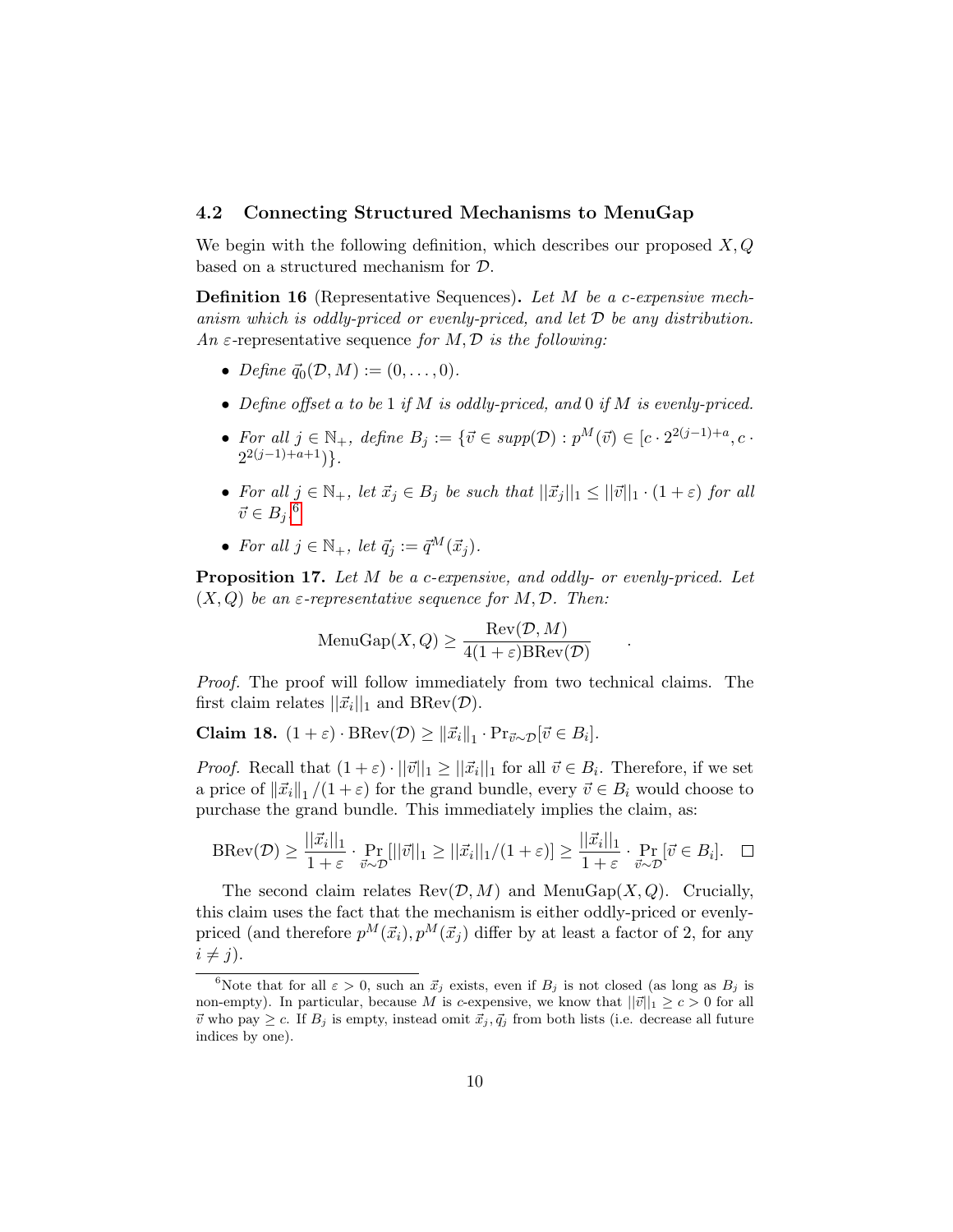**Claim 19.** If X, Q is an  $\varepsilon$ -representative sequence for M, D, then  $\text{gap}_i^{X,Q} \geq$  $p^M(\vec{x}_i)/2$ .

*Proof.* Recall that  $\text{gap}_i^{X,Q} := \min_{j \leq i} {\{\vec{x}_i \cdot (\vec{q}_i - \vec{q}_j)\}}$ , and that  $\vec{q}_i := \vec{q}^M(\vec{x}_i)$ . For any fixed  $j < i$ , recall that because M was a truthful mechanism, we must have:

$$
\vec{x}_i \cdot \vec{q}^M(\vec{x}_i) - p^M(\vec{x}_i) \ge \vec{x}_i \cdot \vec{q}^M(\vec{x}_j) - p^M(\vec{x}_j)
$$
  
\n
$$
\Rightarrow \vec{x}_i \cdot (\vec{q}_i - \vec{q}_j) \ge p^M(\vec{x}_i) - p^M(\vec{x}_j)
$$
  
\n
$$
\Rightarrow \vec{x}_i \cdot (\vec{q}_i - \vec{q}_j) \ge p^M(\vec{x}_i)/2.
$$

The first line is simply restating incentive compatibility. The second line is basic algebra, and substituting  $\vec{q}_i := \vec{q}^M(\vec{x}_i)$ . The third line invokes the fact that  $p^M(\vec{x}_i) \geq 2^{2(i-1)+a}$ , while  $p^M(\vec{x}_j) < 2^{2(j-1)+a+1} \leq 2^{2(i-1)+a-1}$ .

 $\Box$ 

With these two claims, we can wrap up the proof of Proposition [17.](#page-9-1) We can write the following:

$$
\begin{aligned}\n\text{MenuGap}(X, Q) &:= \sum_{i=1}^{\infty} \frac{\text{gap}_i^{X, Q}}{||\vec{x}_i||_1} \\
&\ge \sum_{i=1}^{\infty} \frac{p^M(\vec{x}_i)}{2 \cdot ||\vec{x}_i||_1} \\
&\ge \sum_{i=1}^{\infty} \frac{p^M(\vec{x}_i) \cdot \text{Pr}_{\vec{v} \sim \mathcal{D}}[\vec{v} \in B_i]}{2 \cdot (1 + \varepsilon) \text{BRev}(\mathcal{D})} \\
&\ge \sum_{i=1}^{\infty} \frac{\mathbb{E}_{\vec{v} \sim \mathcal{D}}[\vec{v} \in B_i[p^M(\vec{v})] \cdot \text{Pr}_{\vec{v} \sim \mathcal{D}}[\vec{v} \in B_i]}{4 \cdot (1 + \varepsilon) \text{BRev}(\mathcal{D})} \\
&\ge \frac{\text{Rev}(\mathcal{D}, M)}{4 \cdot (1 + \varepsilon) \text{BRev}(\mathcal{D})}\n\end{aligned}
$$

Above, the first line is simply the definition of MenuGap. The second line uses Claim [19.](#page-9-2) The third line uses Claim [18.](#page-9-3) The fourth line uses the fact that for all  $\vec{v} \in B_i$ ,  $p^M(\vec{v}) \leq 2^{2(i-1)+a+1} = 2 \cdot 2^{2(i-1)+a} \leq 2p^M(\vec{x}_i)$ . The final line is just rewriting the definition of  $\text{Rev}(\mathcal{D}, M)$ , and using the fact that every  $\vec{v} \in \text{supp}(\mathcal{D})$  with  $p(\vec{v}) > 0$  is in some  $B_i$ .  $\Box$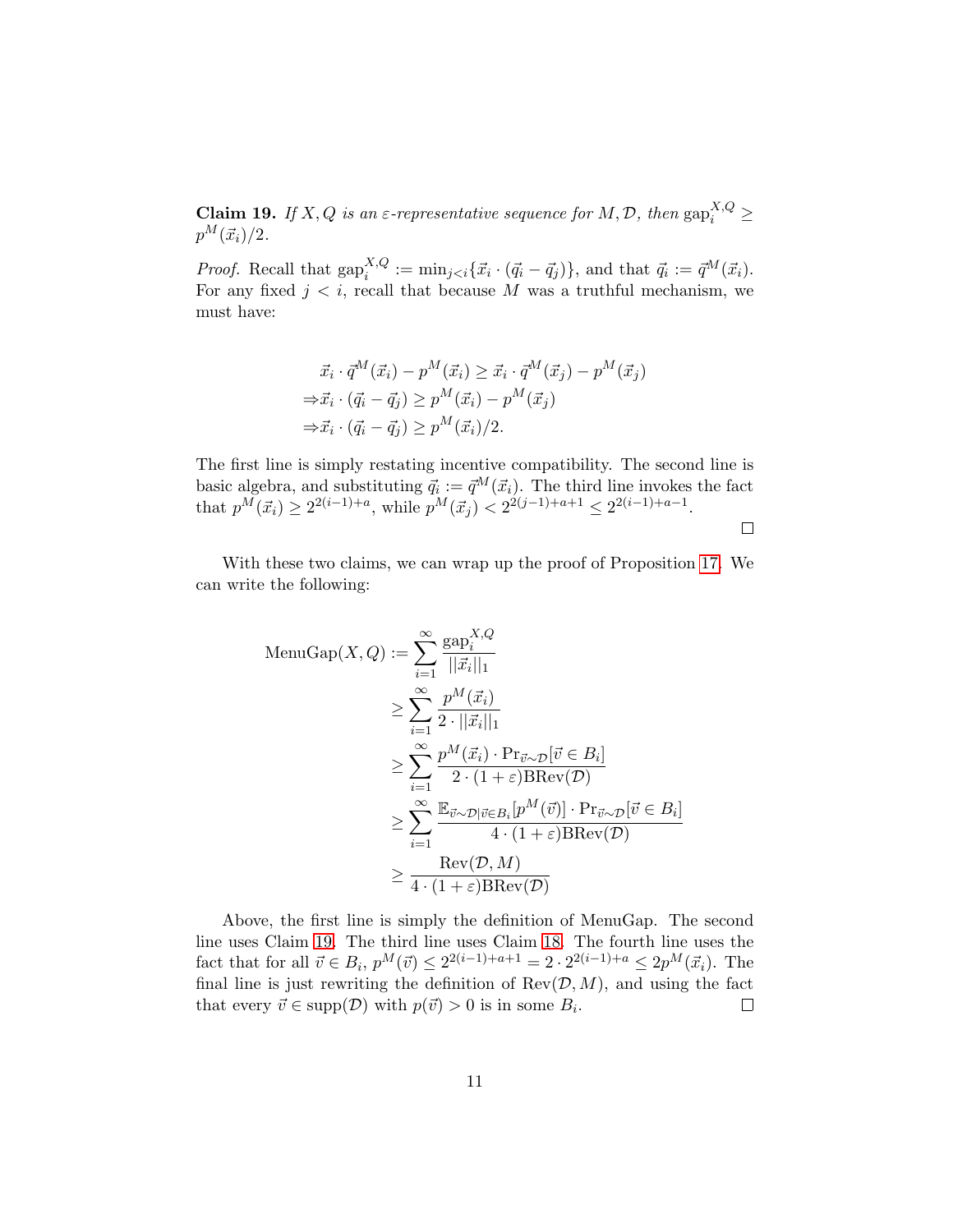#### 4.3 Wrapping Up

Proposition [17,](#page-9-1) together with the fact that an oddly- or evenly-priced mechanism is guaranteed to get a good approximation to the optimum, now suffices to prove Theorem [6.](#page-4-0)

Proof of Theorem [6.](#page-4-0) The proof will be a simple consequence of the technical lemmas in this section, once we set c and  $\varepsilon$  appropriately. In particular, set  $c = \text{Rev}(\mathcal{D})/100$ , and  $\varepsilon = 1/100$ . Note that  $\varepsilon$ -representative sequences are guaranteed to exist for any  $M, \mathcal{D}$ , as  $\varepsilon > 0$ .

Start by letting  $M'$  denote the c-expensive mechanism promised by Claim [13.](#page-8-0) Let then  $M''$  denote the oddly- or evenly-priced mechanism promised by Claim [15.](#page-8-1) Finally, let  $X, Q$  denote the  $\varepsilon$ -representative sequence for  $M'', \mathcal{D}$ . We get:

$$
\begin{aligned}\n\text{MenuGap}(X, Q) &\geq \frac{\text{(Proposition 17)}}{4(1+\varepsilon)\text{BRev}(\mathcal{D})} \\
&\geq \frac{\text{(Claim 15)}}{8(1+\varepsilon)\text{BRev}(\mathcal{D})} \\
&\geq \frac{\text{(Claim 13)}}{8(1+\varepsilon)\text{BRev}(\mathcal{D})} \\
&\geq \frac{\text{Rev}(\mathcal{D}) - c}{8(1+\varepsilon)\text{BRev}(\mathcal{D})} \\
&\geq \frac{\text{Rev}(\mathcal{D})}{9\text{BRev}(\mathcal{D})}.\n\end{aligned}
$$

## <span id="page-11-0"></span>5 No Converse to Lemma [8:](#page-6-2) Separating MenuGap and AlignGap

In this section we prove our second main result: Lemma [8](#page-6-2) does not admit a converse, even approximately. We briefly remind the reader that all previous constructions witnessing  $\text{Rev}(\mathcal{D})/\text{BRev}(\mathcal{D}) = \infty$  arose by establishing sequences X with AlignGap(X) =  $\infty$  (in fact, even SupGap(X) =  $\infty$ ). Theorem [9](#page-6-0) establishes that constructions exist outside of this more restrictive framework. We now proceed with the proof of Theorem [9,](#page-6-0) beginning with a description of our sequence X.

#### <span id="page-11-1"></span>5.1 Description of our construction

We describe our infinite sequence  $X$ , which consists of consecutive *layers* of points, and note that this aspect of the construction is similar to that in [\[16\]](#page-21-1). For  $\ell = 2$  to  $\infty$ , layer  $\ell$  will have  $n_{\ell} := \ell \lceil \ln^{2}(\ell) \rceil + 1$  points. These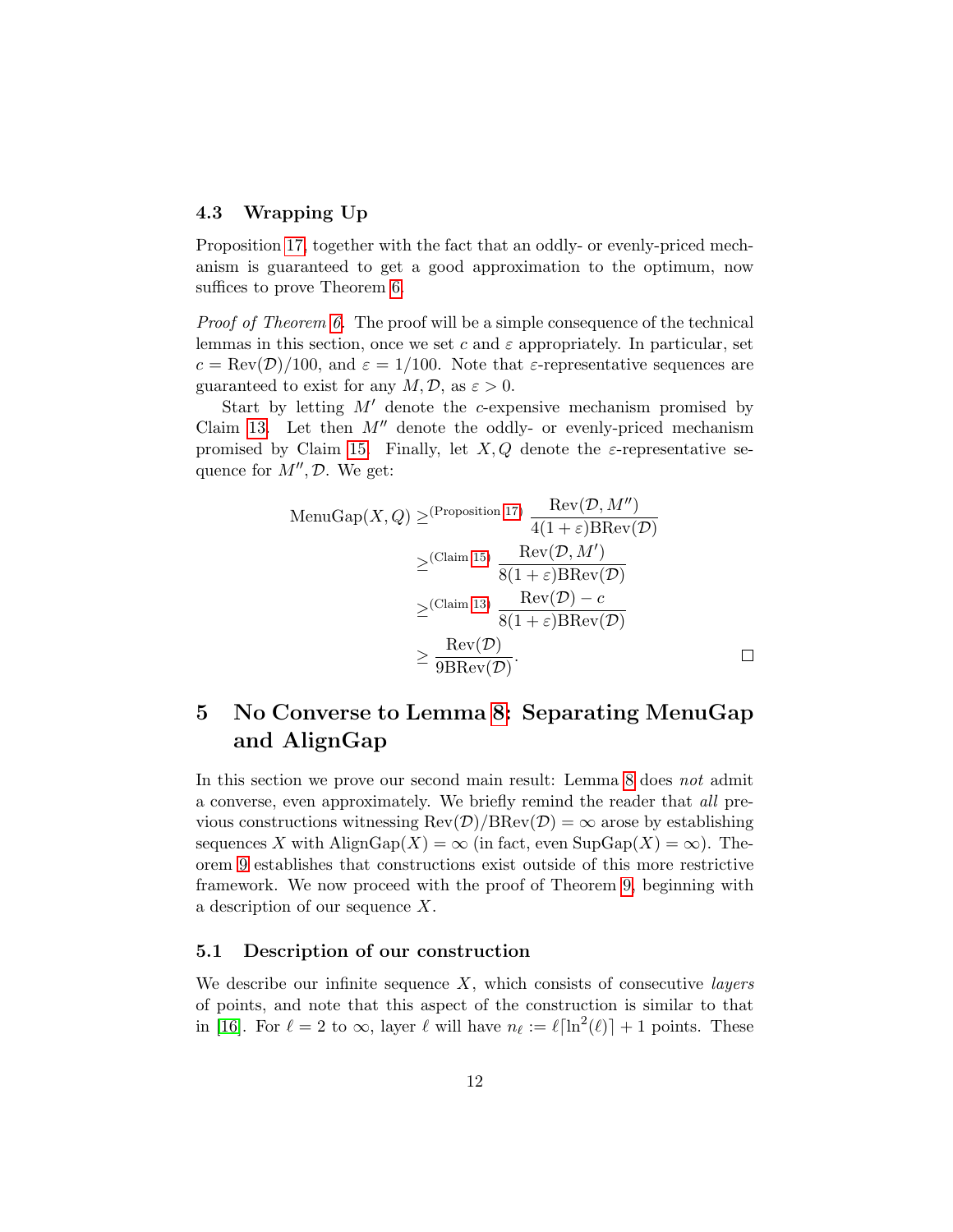<span id="page-12-0"></span>

Figure 1: An illustration of two layers of our construction. The number of points in each layer increases with  $\ell$ , but they are always evenly spaced between  $(1, 0)$  and  $(0, 1)$ . The direction in which the points are placed alternates between clockwise and counterclockwise.

points/vectors will have  $\ell_2$  norm equal to one, and will be evenly spaced (in terms of their angle) between  $(1, 0)$  and  $(0, 1)$ . If  $\ell$  is even, they will go counterclockwise from  $(1, 0)$  to  $(0, 1)$ . If  $\ell$  is odd, they will go clockwise from  $(0, 1)$  to  $(1, 0)$ . Specifically:

- Define  $n_\ell := \ell \lceil \ln^2(\ell) \rceil + 1$ . Define  $\theta_\ell := \frac{\pi}{2(n_\ell 1)}$ .
- Point  $\vec{x}_{\ell,j}$  is the j<sup>th</sup> point in the  $\ell^{th}$  layer, and is  $(\cos(j\theta_{\ell}),\sin(j\theta_{\ell}))$ when  $\ell$  is even, or  $(\sin(j\theta_{\ell}), \cos(j\theta_{\ell}))$  when  $\ell$  is odd.
- The infinite sequence X is  $((\vec{x}_{\ell,j})_{j=0}^{n_{\ell}-1})_{\ell=2}^{\infty}$ .

Figure [1](#page-12-0) demonstrates two layers of our construction. In the remainder of this section, we may refer to the sequence of points  $\vec{x}_{\ell,j}$  by a single indexed sequence  $\vec{x}_i$ . The latter is the same as the former where points are ordered lexicographically with respect to the original indexing.

#### 5.2 Upper Bounding Align $\text{Gap}(X)$  via Lagrangian duality

Now that we have our construction, we first need to upper bound  $\text{AlignGap}(X)$ and establish that it's finite. To this end, first observe that for any sequence X, AlignGap $(X)$  is the solution to the following (infinite, if X is infinite) mathematical program, where the variables are  $\text{sgap}_i, c_i$  (the sequence  $\vec{x}_i$  is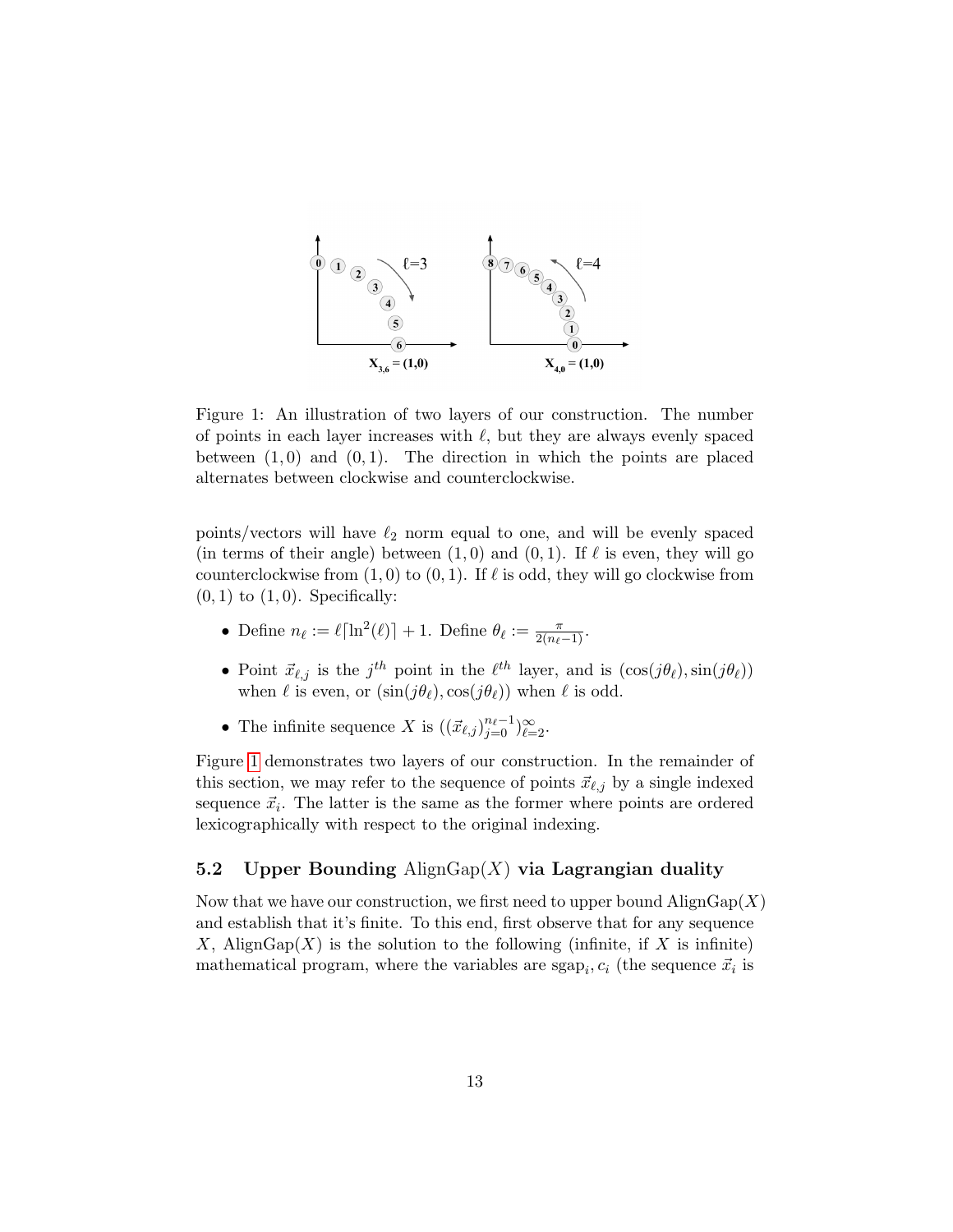fixed, as we're aiming to compute  $\text{AlignGap}(X)$ :

$$
\text{A lignGap}(X) : \begin{cases} \max \sum_{i} \max\{0, \text{sgap}_i\} / ||\vec{x}_i||_1 \\ \text{subject to:} & \forall i, j < i : \text{sgap}_i \leq \vec{x}_i \cdot (c_i \vec{x}_i - c_j \vec{x}_j) \\ & \forall i : 0 \leq c_i \leq 1 / ||\vec{x}_i||_{\infty} \end{cases}
$$

We next proceed with a series of relaxations of this program. Some steps are specific to our choice of  $X$  from Section [5.1,](#page-11-1) while others hold for arbitrary  $X$ . Our first step is specific to this construction, and simply bounds  $||\vec{x}||_1$ . Consider the following mathematical program:

$$
\text{A lignGap}'(X) : \left\{ \begin{aligned} \max \sum_{i} \max \{0, \text{sgap}_i\} \\ \forall i, j < i : \text{sgap}_i \leq \vec{x}_i \cdot (c_i \vec{x}_i - c_j \vec{x}_j) \\ \forall i : 0 \leq c_i \leq \sqrt{2}. \end{aligned} \right.
$$

<span id="page-13-0"></span>**Observation 20.** For the sequence X defined in Section [5.1,](#page-11-1) AlignGap'(X)  $\geq$ Align $\text{Gap}(X)$ .

*Proof.* Every  $\vec{x}_i$  in the construction has  $||\vec{x}_i||_1 \geq ||\vec{x}_i||_2 = 1$ . Therefore, the new objective function is only larger. Moreover, every  $\vec{x}_i$  in the construction has  $||\vec{x}_i||_{\infty} \ge 1/\sqrt{2}$  (because the  $\ell_2$  norm is 1), so this is relaxing the upper bound on  $c_i$ .  $\Box$ 

We will proceed to upper bound  $\text{AlignGap}'(X)$  via a Lagrangian relaxation of the formulation above. Specifically, consider the following Lagrangian relaxation. We put a Lagrangian multiplier of 1 on every constraint of the form  $\text{sgap}_i \leq \vec{x}_i \cdot (c_i \vec{x}_i - c_{i-1} \vec{x}_{i-1}),$  for all  $i > 1$ . We put a Lagrangian multiplier of 0 on all other constraints involving sgap. We will *not* put a Lagrangian multiplier on constraints binding  $c_i$  to  $[0, \sqrt{2}]$ , and keep those in the program. This yields the following Lagrangian relaxation (for simplicity of notation below, define  $c_0 := 0$ , and define  $\vec{x}_0 = \vec{0}$ :

$$
\text{LagRel}_1(X) : \begin{cases} \max \sum_i \max\{0, \text{sgap}_i\} + \vec{x}_i \cdot (c_i \vec{x}_i - c_{i-1} \vec{x}_{i-1}) - \text{sgap}_i\\ \text{subject to:} \quad \forall i : 0 \le c_i \le \sqrt{2} \end{cases}
$$

**Observation 21.** For all X,  $\text{AlignGap}'(X) \leq \text{LagRel}_1(X)$ .

Proof. This follows immediately from weak Lagrangian duality. For a quick refresher on weak Lagrangian duality, observe that for any feasible solution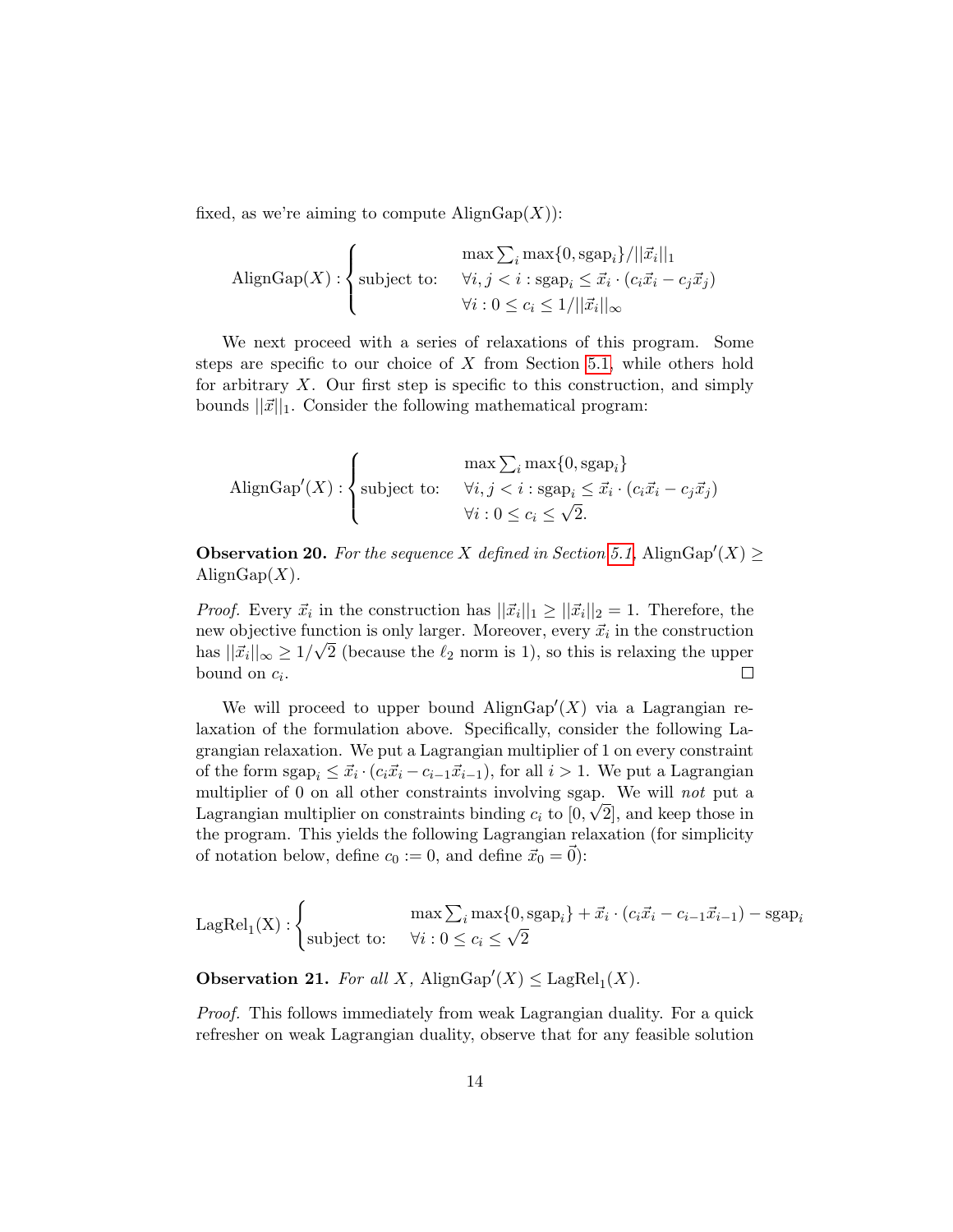to the LP defining AlignGap'(X) we must have  $\vec{x}_i \cdot (c_i \vec{x}_i - c_{i-1} \vec{x}_{i-1}) - \text{sgap}_i \geq$ 0. Therefore, for any feasible solution to the original LP, that solution is also feasible for  $\text{LagRel}_1(X)$ , and the objective is only larger. Therefore, the optimal solution to  $\text{LagRel}_1(X)$  must be at least as large as  $\text{AlignGap}'(X)$ .  $\Box$ 

We now proceed to further simplify  $\text{LagRel}_1(X)$ . The next step is defined below:

$$
\text{LagRel}_2(X) : \begin{cases} \max \sum_i \vec{x}_i \cdot (c_i \vec{x}_i - c_{i-1} \vec{x}_{i-1}) \\ \text{subject to:} \quad \forall i : 0 \le c_i \le \sqrt{2} \end{cases}
$$

**Observation 22.** For all X, LagRel<sub>1</sub> $(X)$  = LagRel<sub>2</sub> $(X)$ .

*Proof.* Observe that for all i,  $\max\{0, \text{sgap}_i\} - \text{sgap}_i \leq 0$ . When  $\text{sgap}_i =$ 0, the maximum is achieved (and  $\text{sgap}_i := 0$  is feasible). Substituting  $\max\{0, \text{sgap}_i\} - \text{sgap}_i = 0$  for all i concludes the proof.  $\Box$ 

We make one last observation about the relaxation, which simply rewrites the objective function to group all coefficients of  $c_i$ . For ease of notation below, define  $\vec{x}_{N+1} := \vec{0}$  (if N is finite. If  $N = \infty$ , there are no notational issues).

$$
\text{LagRel}(X) : \begin{cases} \max \sum_i c_i \vec{x}_i \cdot (\vec{x}_i - \vec{x}_{i+1}) \\ \text{subject to:} \quad \forall i : 0 \le c_i \le \sqrt{2} \end{cases}
$$

<span id="page-14-0"></span>**Observation 23.** For all X,  $\text{AlignGap}'(X) \leq \text{LagRel}_1(X) = \text{LagRel}_2(X) =$  $\text{LagRel}(X)$ .

Now, we move to analyze  $\text{LagRel}(X)$  for our particular sequence X.

**Claim 24.** For the sequence X defined in Section [5.1,](#page-11-1) LagRel $(X) = \sqrt{2}$ .  $\sum_i 1 - \vec{x}_i \cdot \vec{x}_{i+1}.$ 

*Proof.* Observe here that  $\vec{x}_i \cdot (\vec{x}_i - \vec{x}_{i+1}) \geq 0$  for all i, as each  $\vec{x}_i$  has  $\ell_2$  norm exactly one. This means that the optimal solution for  $\text{LagRel}(X)$  sets each exactly one. This means that the optimal solution for LagRet( $\Lambda$ ) sets  $c_i := \sqrt{2}$ . Finally, recalling that  $\vec{x}_i \cdot \vec{x}_i = 1$  for all i concludes the claim.

<span id="page-14-1"></span>**Proposition 25.** For the sequence X defined in Section [5.1,](#page-11-1) LagRel $(X) \leq$ 6.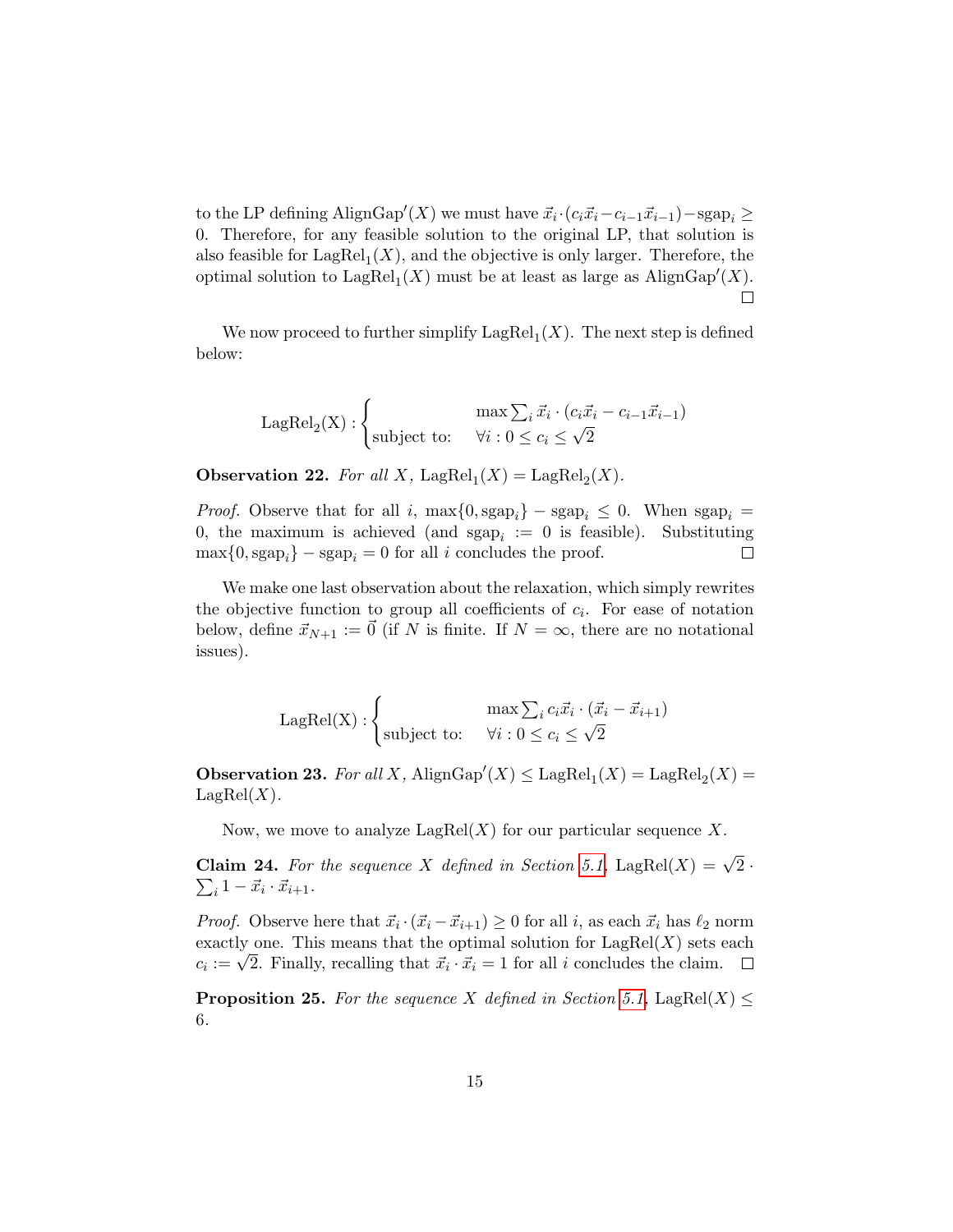*Proof.* Let us first observe that if  $\vec{x}_i$  is the last point in a layer, then in fact  $\vec{x}_{i+1} = \vec{x}_i$ , and therefore  $1 - \vec{x}_i \cdot \vec{x}_{i+1} = 0$ . Therefore, these terms do not contribute to the sum. We can then rewrite the term to sum over all layers as follows:

$$
LagRel(X) = \sqrt{2} \cdot \sum_{\ell} \sum_{j=0}^{n_{\ell}-2} 1 - \vec{x}_{\ell,j} \cdot \vec{x}_{\ell,j+1}
$$
  
=  $\sqrt{2} \cdot \sum_{\ell} (n_{\ell} - 1) \cdot (1 - \cos(\theta_{\ell}))$   
≤  $\sqrt{2} \cdot \sum_{\ell} (n_{\ell} - 1) \cdot \theta_{\ell}^2 / 2$   
=  $\sqrt{2} \cdot \sum_{\ell} \frac{\pi^2}{8(n_{\ell} - 1)}$   
=  $\sqrt{2} \cdot \sum_{\ell} \frac{\pi^2}{8\ell \lceil \ln^2(\ell) \rceil}$   
≤ 6.

Above, the first line follows by the reasoning in the first paragraph. The second line follows by observing that the angle between any two points in layer  $\ell$  is exactly  $\theta_{\ell}$  (and the two points in question of  $\ell_2$  norm equal to one). The third line follows as  $\cos(\theta_\ell) \ge 1 - \theta_\ell^2/2$  for any  $\theta_\ell \in [0, \pi/2]$  (and all  $\theta_\ell$ ) are indeed in  $[0, \pi/2]$ . The fourth line follows by substituting the definition of  $\theta_\ell$  as a function of  $n_\ell$ . The fifth line follows by definition of  $n_\ell$ . The final line is just calculation for this particular infinite series.[7](#page-15-0)  $\Box$ 

Observation [20,](#page-13-0) Observation [23,](#page-14-0) and Proposition [25](#page-14-1) yield the main result of this section:

<span id="page-15-1"></span>**Proposition 26.** For the sequence X defined in Section [5.1,](#page-11-1) AlignGap(X)  $\leq$ 6.

#### 5.3 Step 3: Picking a Q to Lower Bound MenuGap $(X)$ .

Finally, we propose a sequence Q and show that  $MenuGap(X,Q) = \infty$ . We describe the sequence again in layers, to match our description of X (that is, the vector  $\vec{q}_{\ell,j}$  corresponds to the vector  $\vec{x}_{\ell,j}$ ). In particular, for each even layer  $\ell$ , the vectors  $\vec{q}_{\ell,j}$  will have a fixed x-coordinate, and the y-coordinate

<span id="page-15-0"></span><sup>&</sup>lt;sup>7</sup>This follows as  $\sum_{\ell=2}^{\infty} \frac{1}{\ell \ln^2(\ell)} \leq 3$ .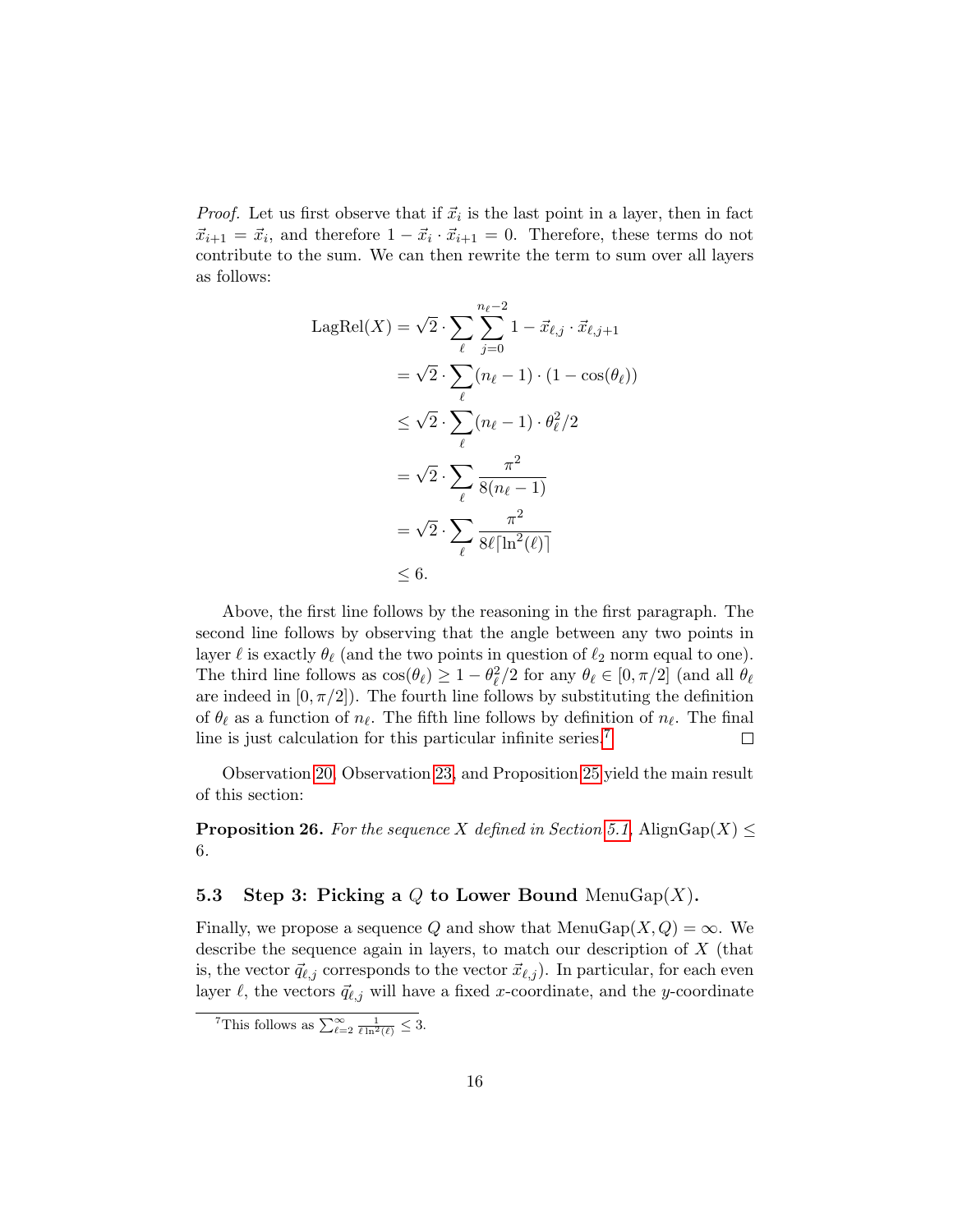will increase with  $j$ . For each odd layer, we will introduce no new vectors (i.e. we will just let  $\text{gap}_i^{X,Q} = 0$  for all i in an odd layer). Specifically, the construction is as follows:

- Define  $\alpha := \sum_{\ell=2}^{\infty} \frac{1}{\ell \ln^2(\ell)}$  (and note that  $\alpha < \infty$ ).
- Define  $z_{\ell} := \frac{1}{\alpha} \sum_{j=2}^{\ell} \frac{1}{j \ln^2(j)}$ .
- Define  $\delta_{\ell} := z_{\ell} z_{\ell-1} = \frac{1}{\alpha \ell \ln^2(\ell)}.$
- For  $j < n_{\ell} 1$ , define  $z_{\ell,j} := 1 \delta_{\ell} \cot((j + 1)\theta_{\ell})$ . For  $j = n_{\ell} 1$ , define  $z_{\ell,j} := 1.8$  $z_{\ell,j} := 1.8$
- For all even  $\ell$ , and all j, set  $\vec{q}_{\ell,j} := (z_{\ell}, z_{\ell,j}).$
- For all odd  $\ell$ , and all j, set  $\vec{q}_{\ell,j} := \arg \max_{\ell' < \ell, j'} \{ \vec{x}_{\ell,j} \cdot \vec{q}_{\ell',j'} \}.$

<span id="page-16-2"></span>**Proposition 27.** MenuGap $(X, Q) = \infty$ .

*Proof.* To ease notation throughout the proof, we'll use the notation  $\text{gap}_{\ell,j}^{X,Q} :=$  $\text{gap}_i^{X,Q}$  $i<sup>X,Q</sup>$ , where  $\vec{x}_i := \vec{x}_{\ell,j}$  ( $\vec{x}_i$  is the  $j<sup>th</sup>$  point on layer  $\ell$ ). We will also use the notation  $(\ell', j') < (\ell, j)$  if  $\ell' < \ell$ , or  $\ell' = \ell$  and  $j' < j$  (that is, if the  $j<sup>th</sup>$  point in the  $\ell<sup>th</sup>$  layer comes before the  $j<sup>th</sup>$  point in the  $\ell<sup>th</sup>$  layer). To understand gap $_{\ell,j}^{X,Q}$ , we need to understand which point "sets the gap" for  $\vec{x}_{\ell,j}$ , that is, which  $(\ell', j') := \arg \min_{(\ell',j') < (\ell,j)} \{(\vec{q}_{\ell,j} - \vec{q}_{\ell',j'}) \cdot \vec{x}_i\}.$ 

We first analyze which point sets the gap for  $\vec{x}_{\ell,j}$  (for even  $\ell$ ; for odd  $\ell$ the gap is zero and we don't care which point sets it), and observe that it must either be  $\vec{q}_{\ell,j-1}$  or  $\vec{q}_{\ell-2,n_{\ell-2}-1}$  (that is, it must be the previous point in the same layer, or the final point in the previous even layer).

Claim 28. For all j, and all even  $\ell$ ,  $\text{gap}_{\ell,j}^{X,Q} = \vec{x}_{\ell,j} \cdot \vec{q}_{\ell,j} - \max\{\vec{x}_{\ell,j} \cdot \vec{q}_{\ell,j} \}$  $\vec{q}_{\ell-2,n_{\ell-2}-1}, \vec{x}_{\ell,j} \cdot \vec{q}_{\ell,j-1}\} .^9$  $\vec{q}_{\ell-2,n_{\ell-2}-1}, \vec{x}_{\ell,j} \cdot \vec{q}_{\ell,j-1}\} .^9$ 

*Proof.* First, note that  $\text{gap}_{\ell,j}^{X,Q} := \min_{(\ell',j') < (\ell,j)} \{ \vec{x}_{\ell,j} \cdot (\vec{q}_{\ell,j} - \vec{q}_{\ell',j'}) \} = \vec{x}_{\ell,j}$ .  $\vec{q}_{\ell,j} - \max_{(\ell',j') < (\ell,j)} \{\vec{x}_{\ell,j} \cdot \vec{q}_{\ell',j'}\}.$  Observe that the first component of  $\vec{q}_{\ell',j'}$ is monotone increasing in  $\ell'$  (for fixed j'), and the second component is monotone increasing in  $j'$  (for fixed  $\ell'$ ). Moreover, the second component of  $\vec{q}_{\ell',n_{\ell'}-1}$  is 1, and this is the maximum possible. Also, both components

<span id="page-16-0"></span><sup>&</sup>lt;sup>8</sup>To see that  $z_{\ell,j} \geq 0$  observe that  $\cot(x) \leq 1/x$  for all  $x \in [0, \pi/2]$ . Therefore we get  $\delta_{\ell} \cot((j+1)\theta_{\ell}) \leq \delta_{\ell} \frac{1}{(j+1)\theta_{\ell}} \leq \delta_{\ell} \frac{2(n_{\ell}-1)}{\pi(j+1)} \leq \frac{2}{\pi} \delta_{\ell} n_{\ell} = \frac{2\ell \lceil \log^2 \ell \rceil}{\pi \alpha \ell \log^2 \ell} \leq 1$ , for all  $\ell, j \ (\alpha > 1.9)$ . To see that  $z_{\ell,j} \leq 1$  simply note that the term we subtract can't be negative.

<span id="page-16-1"></span><sup>&</sup>lt;sup>9</sup>For simplicity of notation, define  $\vec{q}_{0,j} = \vec{0} = \vec{q}_{\ell,-1}$  for all  $\ell, j$ .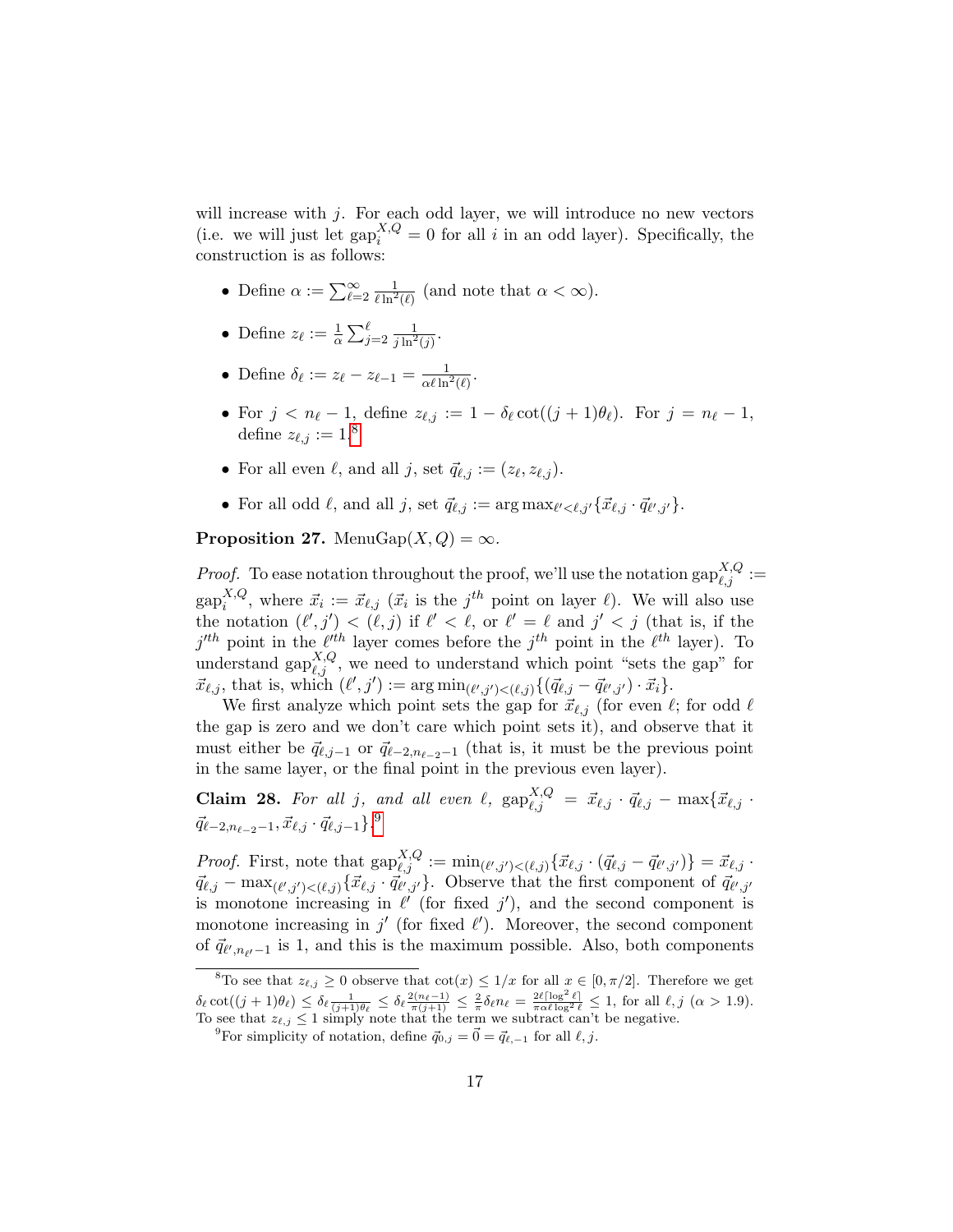of  $\vec{x}_{\ell,j}$  are non-negative, and therefore we conclude that  $\vec{x}_{\ell,j} \cdot \vec{q}_{\ell-2,n_{\ell-2}-1} \geq$  $\vec{x}_{\ell,j} \cdot \vec{q}_{\ell',j'}$  whenever  $(\ell',j') \leq (\ell-2, n_{\ell-2} - 1)$  (in fact, this extends even to  $(\ell', j') \leq (\ell - 1, n_{\ell-1} - 1)$  as no new  $\vec{q}$  are introduced in layer  $\ell - 1$ ). Also,  $\vec{x}_{\ell,j} \cdot \vec{q}_{\ell,j-1} \geq \vec{x}_{\ell,j} \cdot \vec{q}_{\ell,j'}$  whenever  $j' \leq j-1$ .  $\Box$ 

Now that we know that the gap is set either by the last point in the previous layer, or the previous point in the current layer, we can nail down  $\operatorname{gap}_{\ell,j}^{X,Q}$  exactly.

<span id="page-17-0"></span>**Lemma 29.** For all even  $\ell > 2$ , and all  $j \in [0, n_{\ell} - 1]$ :

$$
\text{gap}_{\ell,j}^{X,Q} \ge \delta_\ell \frac{\sin(\theta_\ell)}{\sin((j+1)\theta_\ell)}
$$

.

*Proof.* To prove the lemma, we simply compute the inner product of  $\vec{x}_{\ell,j}$ with the three relevant vectors  $\vec{q}_{\ell,j}, \vec{q}_{\ell-2,n_{\ell-2}-1}, \vec{q}_{\ell,j-1}$ . To this end, recall that:

$$
\vec{q}_{\ell,j} = (z_{\ell}, 1 - \delta_{\ell} \cot((j+1)\theta_{\ell})), \n\vec{q}_{\ell,j-1} = (z_{\ell}, 1 - \delta_{\ell} \cot(j\theta_{\ell})), \n\vec{q}_{\ell-2,n_{\ell-2}-1} = (z_{\ell-2}, 1).
$$

Therefore, observe that

$$
\vec{x}_{\ell,j} \cdot (\vec{q}_{\ell,j} - \vec{q}_{\ell,j-1}) = \sin(j\theta_{\ell}) \cdot \delta_{\ell} \cdot (\cot(j\theta_{\ell}) - \cot((j+1)\theta_{\ell}))
$$
\n
$$
= \sin(j\theta_{\ell}) \cdot \delta_{\ell} \cdot \left(\frac{\cos(j\theta_{\ell})}{\sin(j\theta_{\ell})} - \frac{\cos((j+1)\theta_{\ell})}{\sin((j+1)\theta_{\ell})}\right)
$$
\n
$$
= \delta_{\ell} \cdot \frac{\cos(j\theta_{\ell})\sin((j+1)\theta_{\ell}) - \sin(j\theta_{\ell})\cos((j+1)\theta_{\ell})}{\sin((j+1)\theta_{\ell})}
$$
\n
$$
= \delta_{\ell} \cdot \frac{\sin(\theta_{\ell})}{\sin((j+1)\theta_{\ell})}.
$$

Similarly,

$$
\vec{x}_{\ell,j} \cdot (\vec{q}_{\ell,j} - \vec{q}_{\ell-2,n_{\ell-2}-1}) = (\delta_{\ell} + \delta_{\ell-1}) \cdot \cos(j\theta_{\ell}) - \delta_{\ell} \cot((j+1)\theta_{\ell}) \cdot \sin(j\theta_{\ell}) \n\ge \delta_{\ell} \cdot \cos(j\theta_{\ell}) - \delta_{\ell} \cot((j+1)\theta_{\ell}) \cdot \sin(j\theta_{\ell}) \n= \frac{\delta_{\ell}}{\sin((j+1)\theta_{\ell})} (\sin((j+1)\theta_{\ell}) \cos(j\theta_{\ell}) - \sin(j\theta_{\ell}) \cos((j+1)\theta_{\ell})) \n= \delta_{\ell} \frac{\sin(\theta_{\ell})}{\sin((j+1)\theta_{\ell})}.
$$

This means that no matter which point sets the gap (or if one of the points does not exist), the gap is at least  $\delta_{\ell} \frac{\sin(\theta_{\ell})}{\sin((i+1))}$  $\frac{\sin(\theta_\ell)}{\sin((j+1)\theta_\ell)}$ .  $\Box$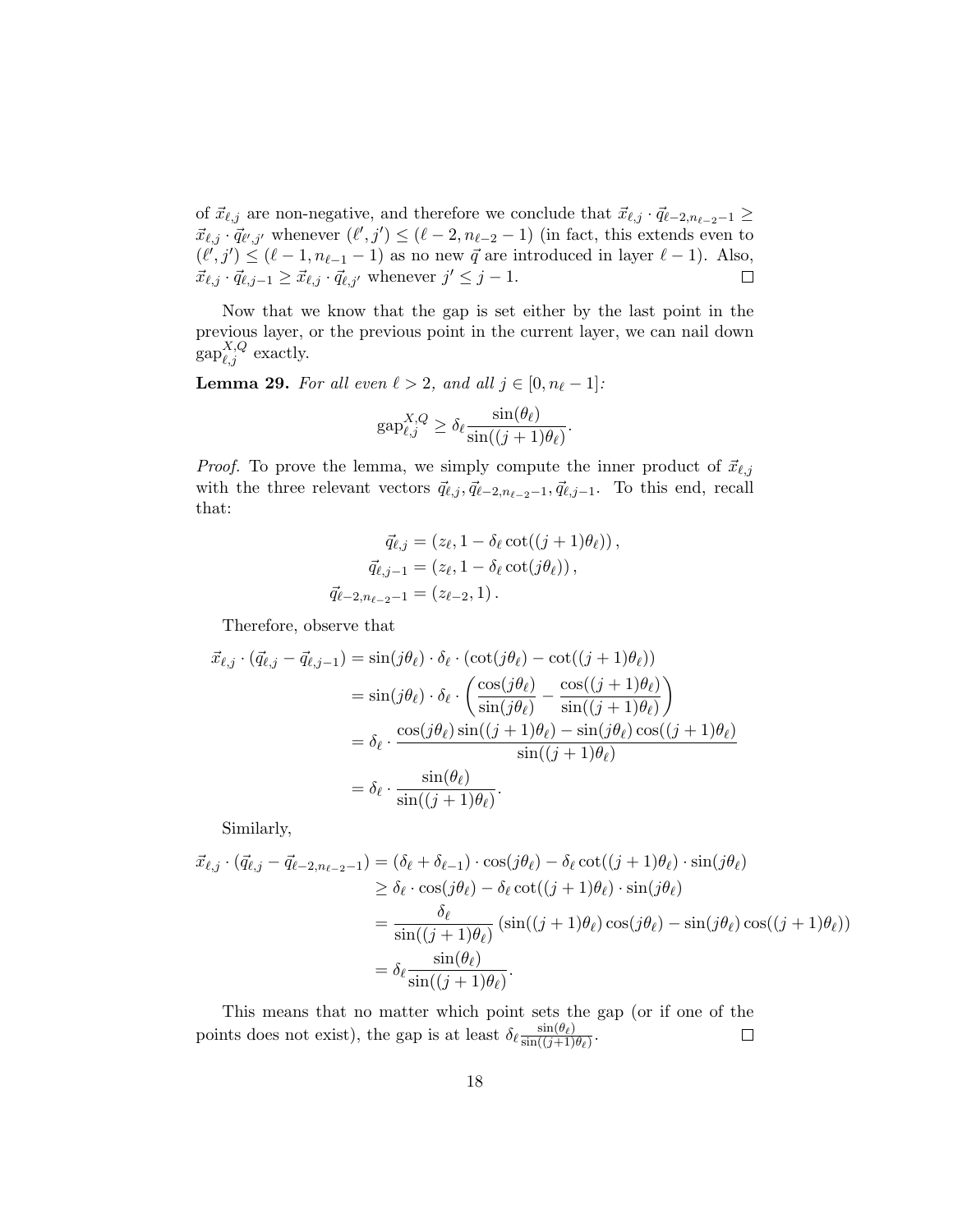Finally, now that we know the gap for each point on an even layer, we just need to sum over each even layer.

<span id="page-18-0"></span>**Corollary 30.** For any even  $\ell > 2$ ,  $\sum_{j=0}^{n_{\ell}-1} \text{gap}_{\ell,j}^{X,Q} \geq \delta_{\ell} \cdot \ln(n_{\ell})/2$ .

Proof. Consider the following sequence of calculations:

$$
\sum_{j=0}^{n_{\ell}-1} \text{gap}_{\ell,j}^{X,Q} \ge \sum_{j=0}^{n_{\ell}-1} \delta_{\ell} \frac{\sin(\theta_{\ell})}{\sin((j+1)\theta_{\ell})}
$$
  

$$
\ge \delta_{\ell} \cdot (\theta_{\ell} - \theta_{\ell}^{3}/6) \cdot \sum_{j=0}^{n_{\ell}-1} \frac{1}{(j+1)\theta_{\ell}}
$$
  

$$
\ge \delta_{\ell} \cdot (1 - \theta_{\ell}^{2}/6) \cdot \ln(n_{\ell})
$$
  

$$
\ge \delta_{\ell} \cdot \ln(n_{\ell})/2
$$

Above, the first line follows from Lemma [29.](#page-17-0) The second line uses the fact that  $\theta_{\ell} - \theta_{\ell}^3/6 \leq \sin(\theta_{\ell}) \leq \theta_{\ell}$ , because  $\theta_{\ell} \in [0, \pi/2]$ . The third line follows as the *n*-th harmonic sum is at least  $\ln(n)$ . The final line follows as  $\theta_{\ell}^2/6 = \pi^2/(24(n_{\ell} - 1)^2) \le 1/2.$  $\Box$ 

And finally, we can wrap up the proof of the proposition. Here, we just need to recall that  $\delta_{\ell} := \frac{1}{\alpha n_{\ell}} = \frac{1}{\alpha \ell \ln^2(\ell)}$ . Therefore, we conclude that:

$$
\sum_{\ell \text{ even}} \sum_{j=0}^{n_{\ell}-1} \text{gap}_{\ell,j}^{X,Q} \ge \sum_{\ell \text{ even}} \delta_{\ell} \cdot \ln(n_{\ell})/2
$$

$$
= \sum_{\ell \text{ even}} \frac{1}{2\alpha \ell \ln(\ell)}
$$

$$
= \infty
$$

Above, the first line simply restates Corollary [30.](#page-18-0) The second line substitutes the definition of  $\delta_{\ell}$  and  $n_{\ell}$ . The final line follows as the indefinite integral of  $\frac{1}{x \ln(x)} dx$  is  $\ln \ln(x)$  (and  $\alpha$  is an absolute constant).  $\Box$ 

This completes the proof of Theorem [9:](#page-6-0) Proposition [26](#page-15-1) establishes that AlignGap $(X) \leq 6$ , while Proposition [27](#page-16-2) establishes that MenuGap $(X)$  = ∞.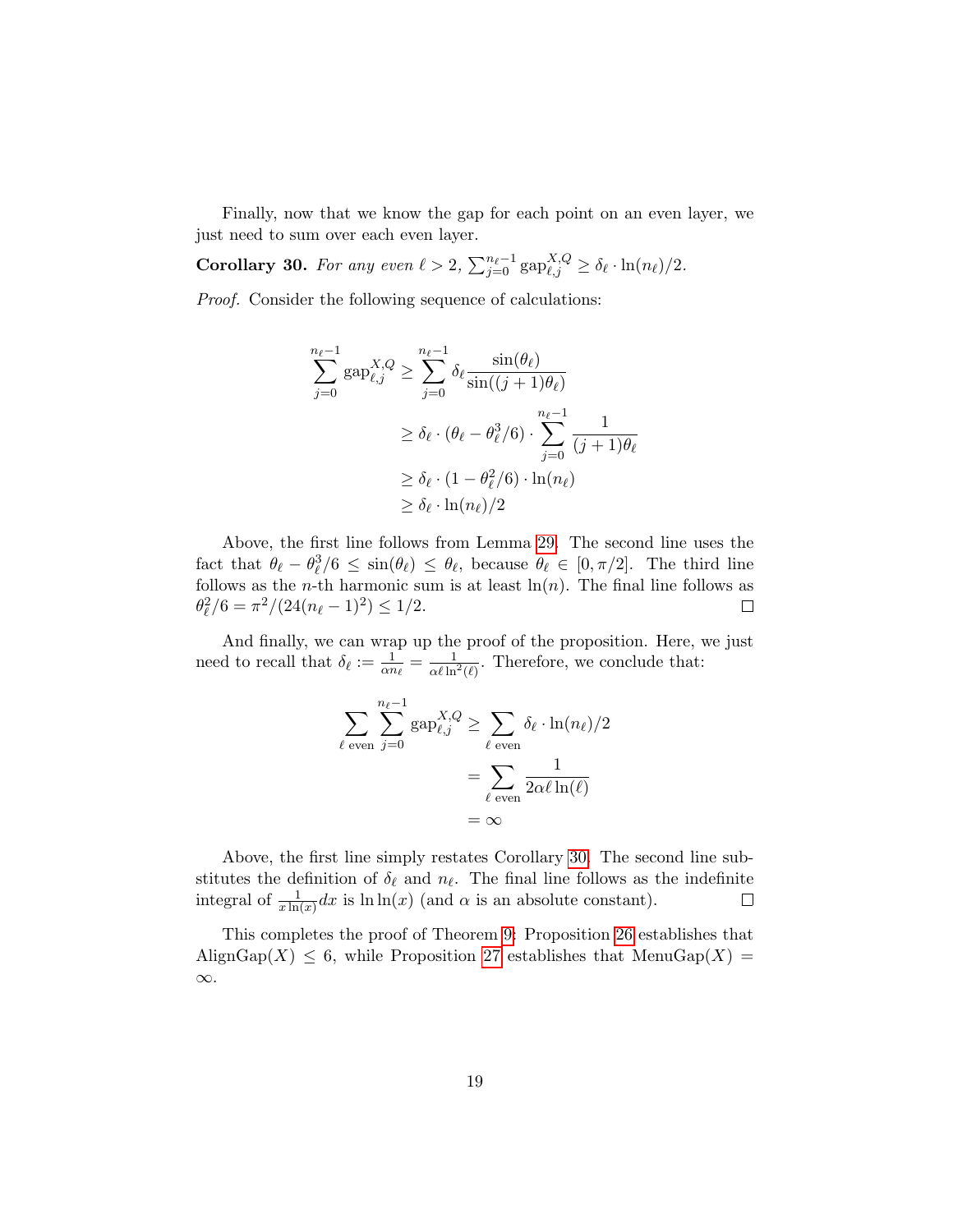## 6 Conclusion

We study the nature of distributions  $\mathcal D$  with  $\text{Rev}(\mathcal D)/\text{BRev}(\mathcal D) = \infty$ . Prior work established a framework to construct such distributions, and therefore established sufficient conditions [\[5,](#page-20-0) [17\]](#page-21-0). Our first main result establishes that the most general of these frameworks is in fact complete (Theorem [6\)](#page-4-0). Our second main result establishes that the more restrictive framework, through which all previous constructions arose, is not complete (Theorem [9\)](#page-6-0). Finally, we build upon our main construction to develop a novel distribution D witnessing  $\text{Rev}(\mathcal{D})/\text{BRev}(\mathcal{D}) = \infty$ , but for which none of the "aligned" mechanisms of prior work can possibly witness this (Corollary [11\)](#page-6-1).

In terms of future work, it remains open as to whether there is an alternative definition for "sequences with MenuGap $(X) = \infty$ " which is easier to parse. Our work establishes that understanding such sequences is necessary and sufficient to understand distributions with  $\text{Rev}(\mathcal{D})/\text{BRev}(\mathcal{D}) = \infty$ , and establishes that "sequences with MenuGap $(X) = \infty$ " is not equivalent to "sequences with  $\text{AlignGap}(X) = \infty$ ." But it would be exciting for future work to better understand sequences with MenuGap $(X) = \infty$ .

Interestingly, ongoing work by [\[1\]](#page-19-2) uses the framework developed in this paper in order to prove approximation results for so-called fine-grained buymany mechanisms, a class of mechanisms which interpolates between buyone and the recently introduced buy-many mechanisms [\[13,](#page-20-7) [14\]](#page-21-6). In general, our techniques make it possible for future work to explore the gap between various simple versus optimal benchmarks without having to reason directly about the underlying mechanisms.

## References

- <span id="page-19-2"></span>[1] Sepehr Assadi and Ariel Schvartzman. 2022. Fine-Grained Buy-Many Mechanisms Are Not Much Better Than Bundling. Manuscript from author's website. (2022).
- <span id="page-19-1"></span>[2] Moshe Babaioff, Yannai A. Gonczarowski, and Noam Nisan. 2017. The menu-size complexity of revenue approximation. In Proceedings of the 49th Annual ACM SIGACT Symposium on Theory of Computing, STOC 2017, Montreal, QC, Canada, June 19-23, 2017. 869–877. <https://doi.org/10.1145/3055399.3055426>
- <span id="page-19-0"></span>[3] Moshe Babaioff, Nicole Immorlica, Brendan Lucier, and S Matthew Weinberg. 2014. A simple and approximately optimal mechanism for an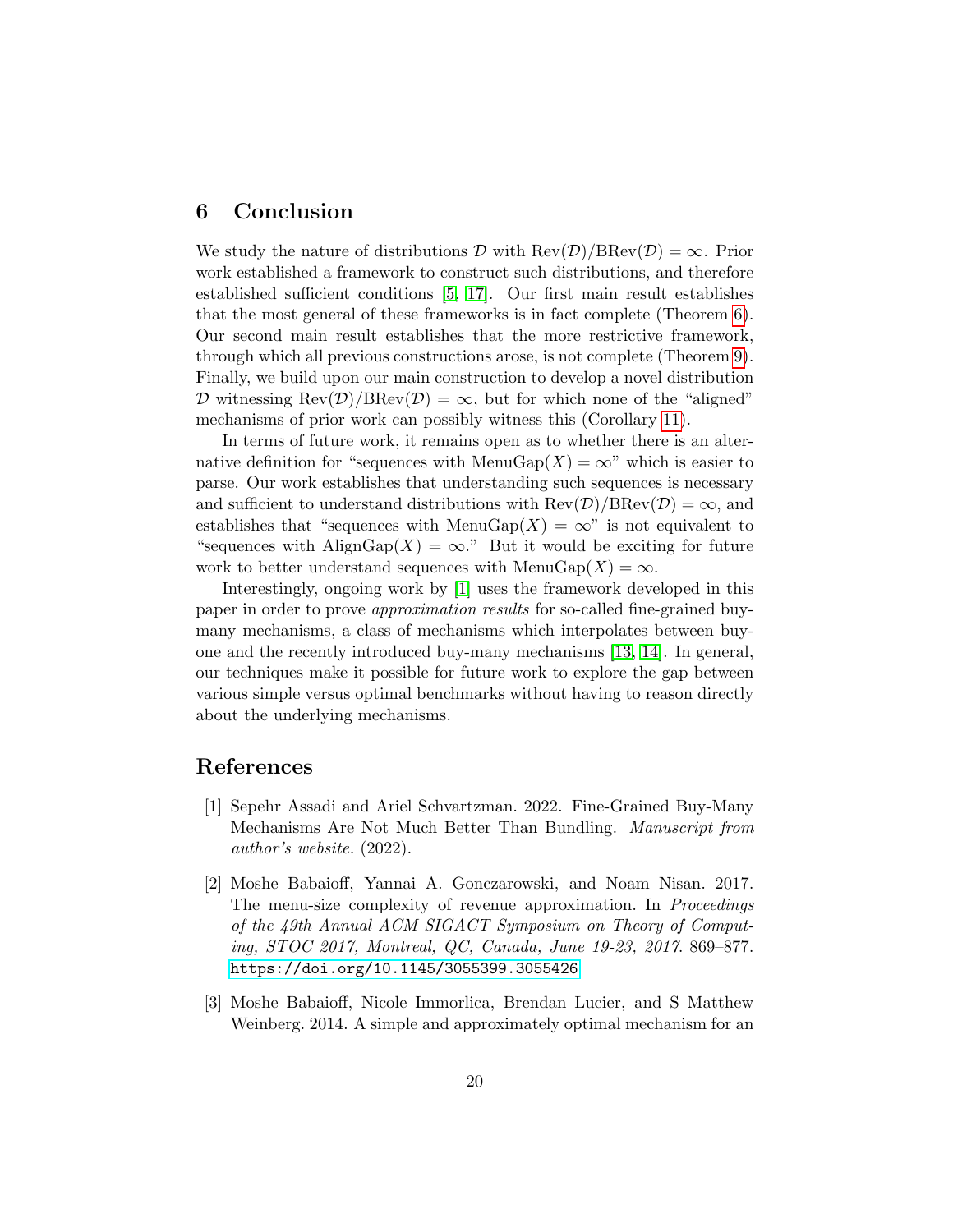additive buyer. In 2014 IEEE 55th Annual Symposium on Foundations of Computer Science. IEEE, 21–30.

- <span id="page-20-9"></span>[4] Xiaohui Bei, Nick Gravin, Pinyan Lu, and Zhihao Gavin Tang. 2019. Correlation-robust analysis of single item auction. In Proceedings of the Thirtieth Annual ACM-SIAM Symposium on Discrete Algorithms. SIAM, 193–208.
- <span id="page-20-0"></span>[5] Patrick Briest, Shuchi Chawla, Robert Kleinberg, and S Matthew Weinberg. 2015. Pricing lotteries. Journal of Economic Theory 156 (2015), 144–174.
- <span id="page-20-4"></span>[6] Yang Cai, Nikhil R Devanur, and S Matthew Weinberg. 2016. A dualitybased unified approach to Bayesian mechanism design. ACM SIGecom Exchanges 15, 1 (2016), 71–77.
- <span id="page-20-6"></span>[7] Yang Cai and Mingfei Zhao. 2017. Simple mechanisms for subadditive buyers via duality. In Proceedings of the 49th Annual ACM SIGACT Symposium on Theory of Computing. ACM, 170–183.
- <span id="page-20-8"></span>[8] Gabriel Carroll. 2017. Robustness and separation in multidimensional screening. Econometrica 85, 2 (2017), 453–488.
- <span id="page-20-1"></span>[9] Shuchi Chawla, Jason D. Hartline, and Robert Kleinberg. 2007. Algorithmic Pricing via Virtual Valuations. In Proceedings of the 8th ACM Conference on Electronic Commerce (EC '07). ACM, New York, NY, USA, 243–251. <https://doi.org/10.1145/1250910.1250946>
- <span id="page-20-2"></span>[10] Shuchi Chawla, Jason D Hartline, David L Malec, and Balasubramanian Sivan. 2010. Multi-parameter mechanism design and sequential posted pricing. In Proceedings of the forty-second ACM symposium on Theory of computing. ACM, 311–320.
- <span id="page-20-3"></span>[11] Shuchi Chawla, David Malec, and Balasubramanian Sivan. 2015. The power of randomness in Bayesian optimal mechanism design. Games and Economic Behavior 91 (2015), 297–317.
- <span id="page-20-5"></span>[12] Shuchi Chawla and J Benjamin Miller. 2016. Mechanism design for subadditive agents via an ex ante relaxation. In Proceedings of the 2016 ACM Conference on Economics and Computation. ACM, 579–596.
- <span id="page-20-7"></span>[13] Shuchi Chawla, Yifeng Teng, and Christos Tzamos. 2019. Buy-Many Mechanisms are Not Much Better than Item Pricing. In Proceedings of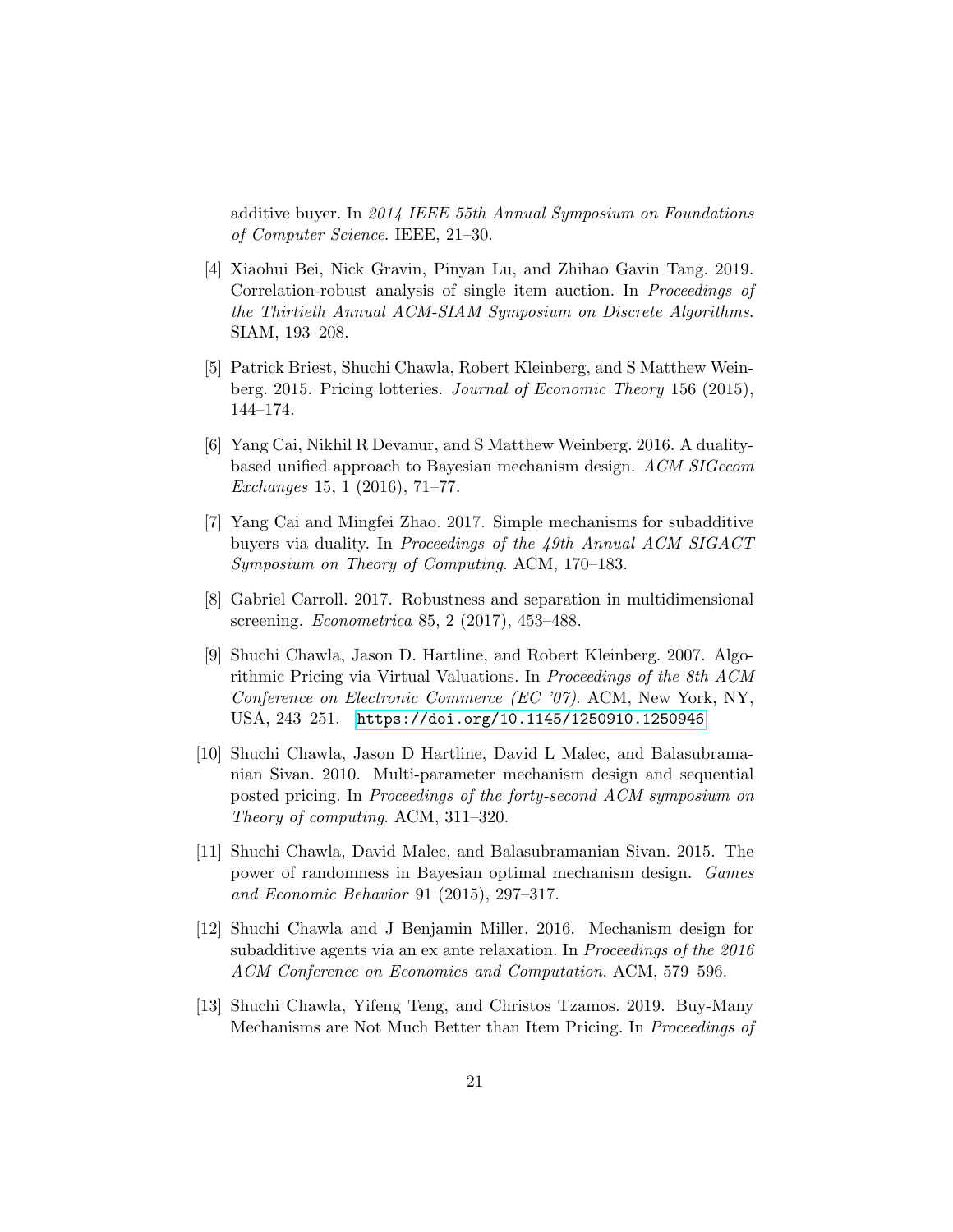the 2019 ACM Conference on Economics and Computation, EC 2019, Phoenix, AZ, USA, June 24-28, 2019, Anna Karlin, Nicole Immorlica, and Ramesh Johari (Eds.). ACM, 237–238. [https://doi.org/10.](https://doi.org/10.1145/3328526.3329583) [1145/3328526.3329583](https://doi.org/10.1145/3328526.3329583)

- <span id="page-21-6"></span>[14] Shuchi Chawla, Yifeng Teng, and Christos Tzamos. 2020. Menu-size Complexity and Revenue Continuity of Buy-many Mechanisms. CoRR abs/2003.10636 (2020). arXiv:2003.10636 [https://arxiv.org/abs/](https://arxiv.org/abs/2003.10636) [2003.10636](https://arxiv.org/abs/2003.10636)
- <span id="page-21-7"></span>[15] Nick Gravin and Pinyan Lu. 2018. Separation in correlation-robust monopolist problem with budget. In Proceedings of the Twenty-Ninth Annual ACM-SIAM Symposium on Discrete Algorithms. SIAM, 2069– 2080.
- <span id="page-21-1"></span>[16] Sergiu Hart and Noam Nisan. 2013. The menu-size complexity of auctions. In Proceedings of the fourteenth ACM Conference on Electronic Commerce, EC 2013, Philadelphia, PA, USA, June 16-20, 2013, Michael J. Kearns, R. Preston McAfee, and Eva Tardos (Eds.). ACM, ´ 565–566. <https://doi.org/10.1145/2492002.2482544>
- <span id="page-21-0"></span>[17] Sergiu Hart and Noam Nisan. 2019. Selling multiple correlated goods: Revenue maximization and menu-size complexity. Journal of Economic Theory 183 (2019), 991–1029.
- <span id="page-21-3"></span>[18] Robert Kleinberg and Seth Matthew Weinberg. 2012. Matroid prophet inequalities. In Proceedings of the forty-fourth annual ACM symposium on Theory of computing. ACM, 123–136.
- <span id="page-21-5"></span>[19] Pravesh Kothari, Divyarthi Mohan, Sahil Singla, Ariel Schvartzman, and S. Matthew Weinberg. 2019. Approximation Schemes for a Unit-Demand Buyer with Independent Items via Symmetries. In 60th IEEE Annual Symposium on Foundations of Computer Science, FOCS 2019, Baltimore, Maryland, USA, November 9-12, 2019, David Zuckerman (Ed.). IEEE Computer Society, 220–232. [https://doi.org/10.1109/](https://doi.org/10.1109/FOCS.2019.00023) [FOCS.2019.00023](https://doi.org/10.1109/FOCS.2019.00023)
- <span id="page-21-4"></span>[20] Xinye Li and Andrew Chi-Chih Yao. 2013. On revenue maximization for selling multiple independently distributed items. Proceedings of the National Academy of Sciences 110, 28 (2013), 11232–11237.
- <span id="page-21-2"></span>[21] Roger B Myerson. 1981. Optimal auction design. Mathematics of operations research 6, 1 (1981), 58–73.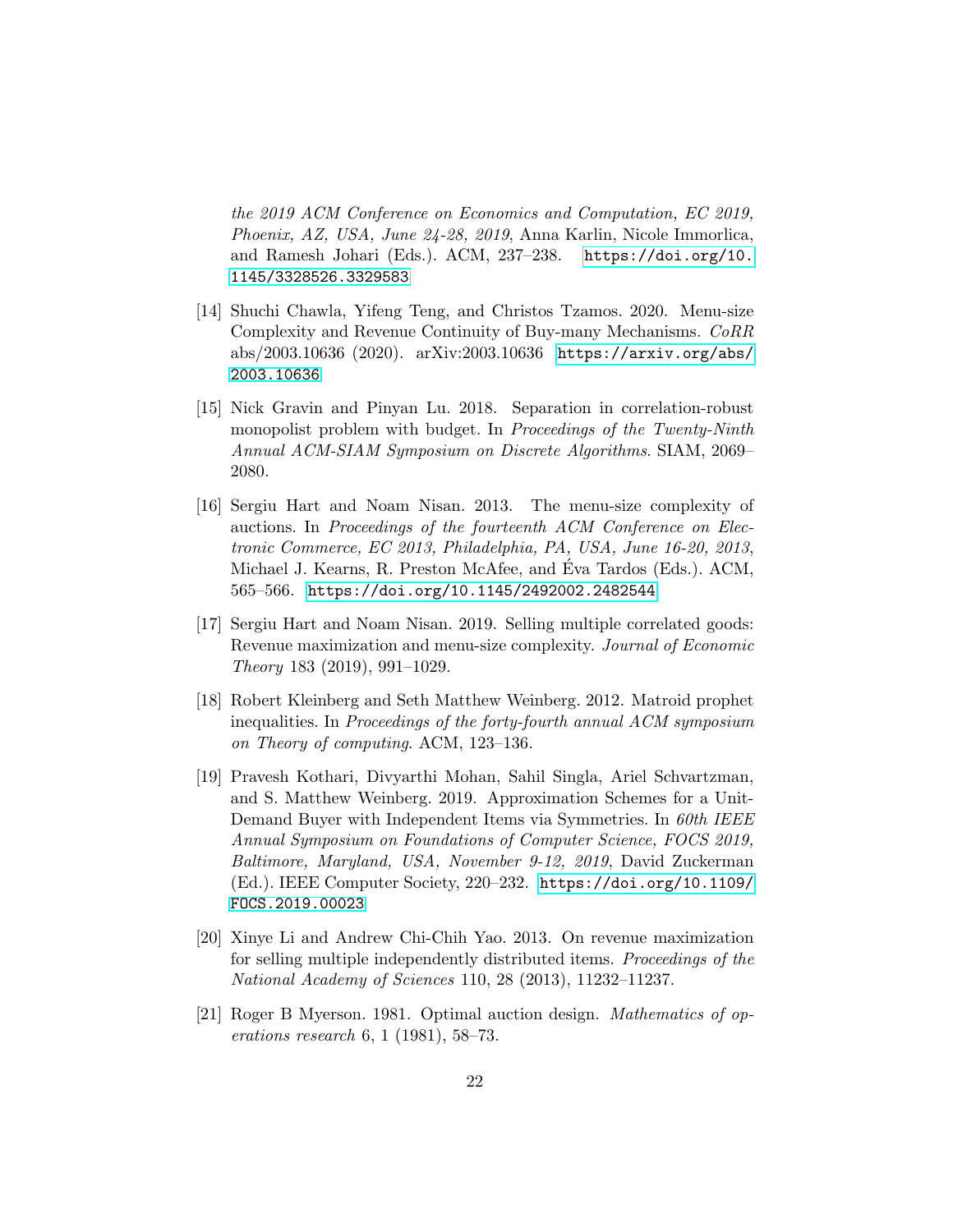- <span id="page-22-2"></span>[22] Alexandros Psomas, Ariel Schvartzman, and S Matthew Weinberg. 2019. Smoothed Analysis of Multi-Item Auctions with Correlated Values. In Proceedings of the 2019 ACM Conference on Economics and Computation. ACM, 417–418.
- <span id="page-22-1"></span>[23] Aviad Rubinstein and S Matthew Weinberg. 2015. Simple mechanisms for a subadditive buyer and applications to revenue monotonicity. In Proceedings of the Sixteenth ACM Conference on Economics and Computation. ACM, 377–394.
- <span id="page-22-3"></span>[24] Daniel A Spielman and Shang-Hua Teng. 2004. Nearly-linear time algorithms for graph partitioning, graph sparsification, and solving linear systems. In Proceedings of the thirty-sixth annual ACM symposium on Theory of computing. ACM, 81–90.
- <span id="page-22-0"></span>[25] Andrew Chi-Chih Yao. 2015. An n-to-1 bidder reduction for multiitem auctions and its applications. In Proceedings of the Twenty-Sixth Annual ACM-SIAM Symposium on Discrete Algorithms. Society for Industrial and Applied Mathematics, 92–109.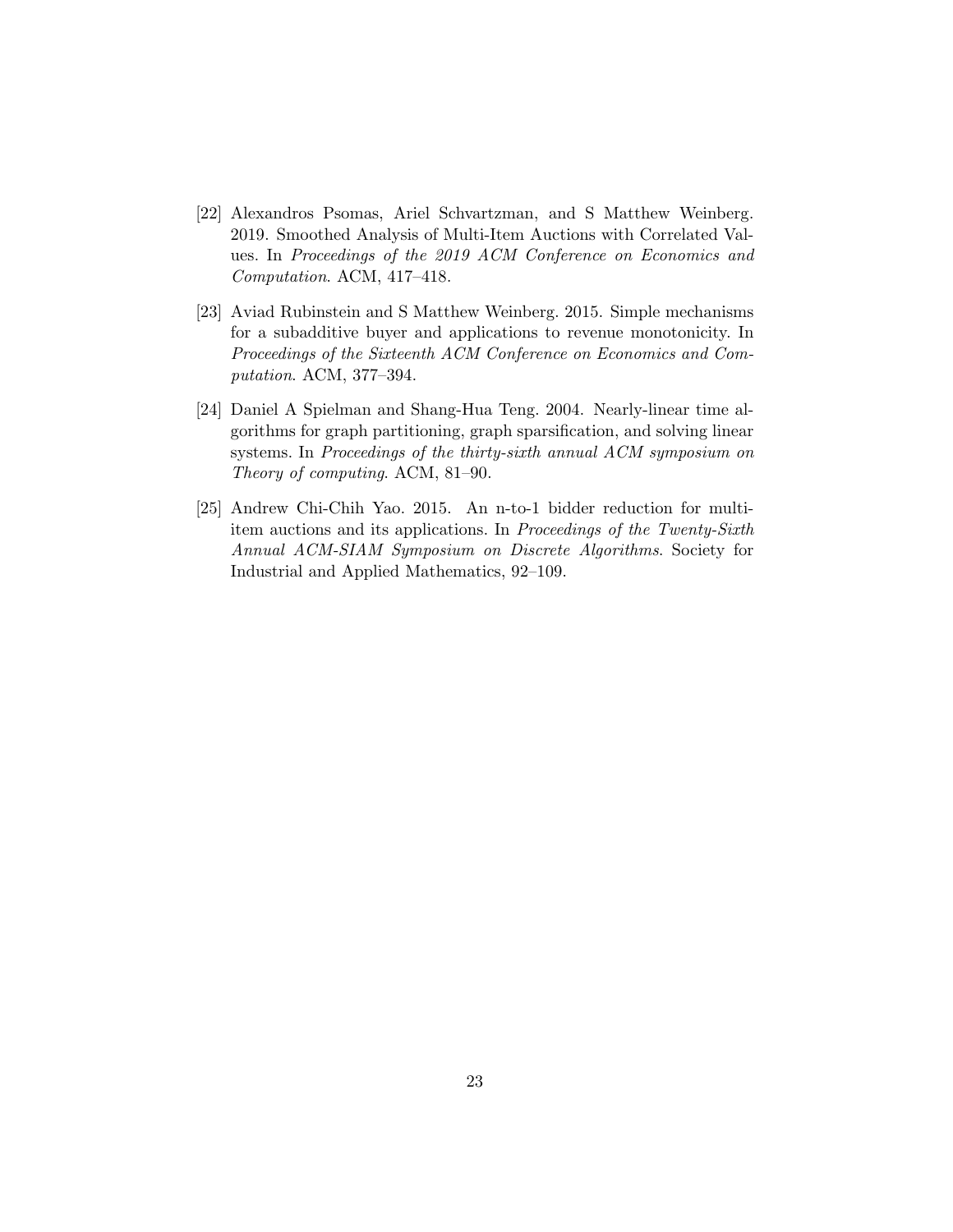## <span id="page-23-0"></span>**A** MenuGap $(X) = 1$  when  $k = 1$

In this brief section we prove that when  $k = 1$ , for any sequence of  $x_i \in \mathbb{R}^+_{\geq 0}$ ,  $MenuGap(X) = 1.$ 

**Claim 31.** When  $k = 1$ , for any  $X = \{x_i\}_{i=1}^N$ ,  $x_i \in \mathbb{R}_{\geq 0}^+$ , Menu $\text{Gap}(X) = 1$ .

*Proof.* Note that when  $k = 1$ ,  $||x_i||_1 = x_i$ . Therefore, MenuGap $(X, Q)$  $\sum_i \min_{j \leq i} (q_i - q_j)$ . We make the following observation which allows us to look at structured optimal solutions.

**Observation 32.** Any optimal solution  $Q$  to MenuGap $(X)$  is monotone non-decreasing.

Proof. For the sake of contradiction, suppose we are given an optimal solution  $Q$  that is not monotone non-decreasing. Let  $i$  be the smallest index for which  $q_i \, < \, q_{i-1}$ . Then  $\text{gap}_i^{X,Q} = (q_i - q_{i-1})x_i \, < \, 0$ . Consider instead a solution  $Q'$  where  $q'_j = q_j$  for all  $j \neq i$  and  $q'_i = q_{i-1}$ . Now,  $\text{gap}_{i}^{X,Q'} = 0.$  Since  $Q_{\leq i-1} = Q'_{\leq i-1}, \text{ gap}_{j}^{X,Q} = \text{gap}_{j}^{X,Q'}$  $_j^{A,Q}$  for all  $j < i$ . Since  $q_{i-1} > q_i$ , for any  $j > i$  it holds that  $(q_j - q_{i-1}) < (q_j - q_i)$ . Therefore,  $q_i$  is not "setting the gap" for any point after it. Hence it also holds that  $\operatorname{gap}^{X,Q}_j = \operatorname{gap}^{X,Q'}_j$  $j_j^{\Lambda,Q}$  for all  $j > i$ . Putting everything together we get that  $\text{Mean}(X, Q') - \text{MeanGap}(X, Q) = \text{gap}_{i}^{X, Q'} - \text{gap}_{i}^{X, Q} > 0$  contradicting the optimality of Q.

With this observation in hand, since the  $q_i$  are monotone non-decreasing, without loss of generality it holds that  $\text{gap}_{i}^{\bar{X}, Q} = \min_{j < i} q_i - q_j = q_i - q_{i-1}$  $(q_{i-1} \ge q_j \text{ for all } j < i)$ . Therefore, we get MenuGap $(X, Q) = \sum_i q_i - q_{i-1} =$  $q_N - q_0$ . Since  $q_0 = 0$  and  $0 \le q_N \le 1$ , we get that MenuGap $(X, Q) \le 1$ .

Finally, note that for any X, we can set  $q_N = 1$  and  $q_i = 0$  for all other i, proving that  $\text{MenuGap}(X) \geq 1$ .

 $\Box$ 

## <span id="page-23-1"></span>B Omitted Proofs

*Proof of Lemma [8.](#page-6-2)* We prove that for all  $X, C$ , AlignGap $(X, C) \leq$  MenuGap $(X)$ , which implies the lemma. For a given  $X, C$ , define:

- $\vec{q}_i := c_i \cdot \vec{x}_i$ , if  $\text{sgap}_i^{X,C} > 0$ .
- $\vec{q}_i := \arg \max_{j < i} \{c_j \cdot \vec{x}_j\}, \text{ if } \text{sgap}_i^{X,C} \leq 0.$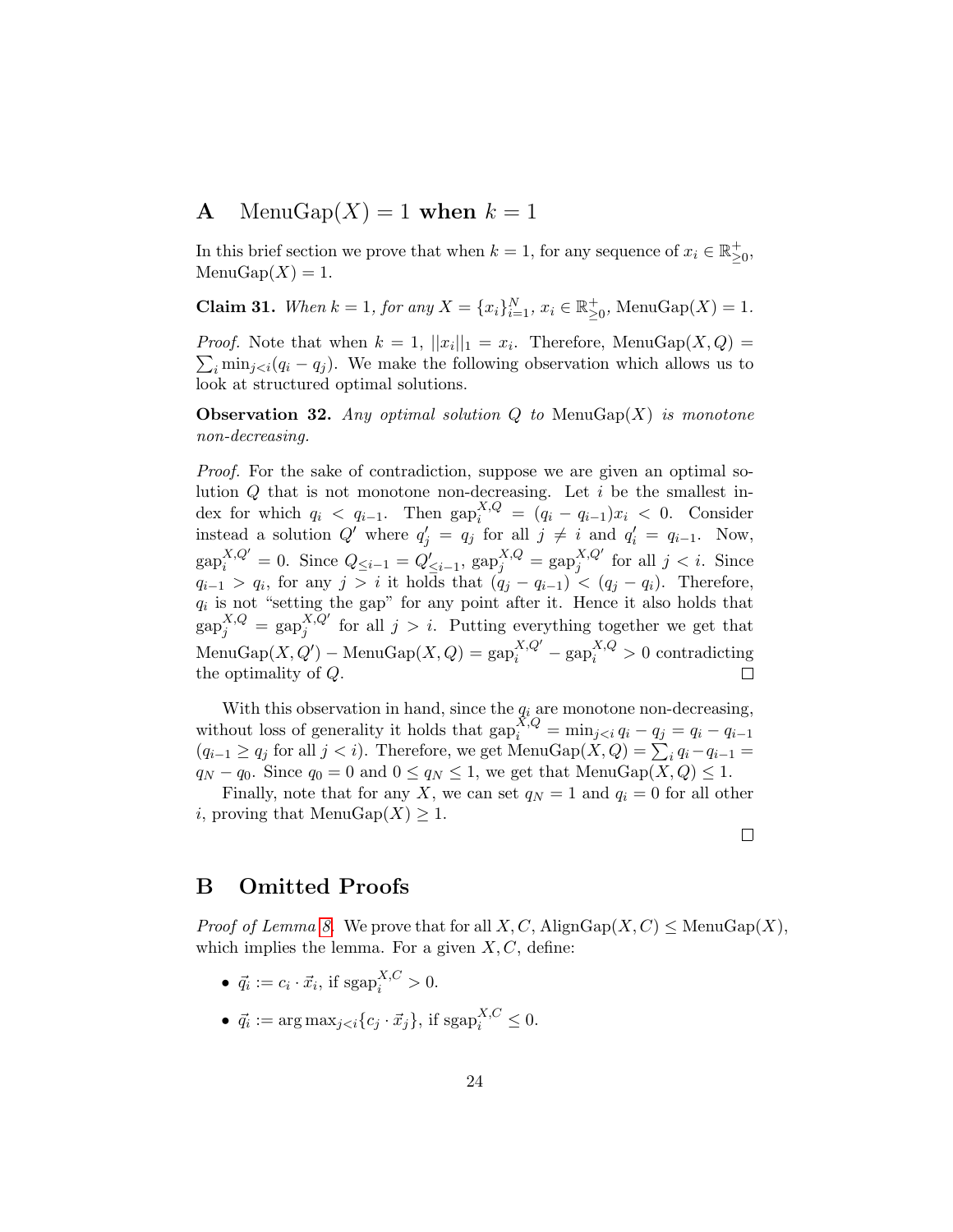Observe first that each  $\vec{q}_i \in [0,1]^k$ , as each  $c_i \vec{x}_i \in [0,1]^k$  (this follows because each component of  $\vec{x}_i$  is at most  $||\vec{x}_i||_{\infty}$ , and each  $c_i$  is at most  $1/||\vec{x}_i||_{\infty}$ ). Next, observe that if  $\text{sgap}_i^{X,C} \leq 0$ , then  $\text{gap}_i^{X,Q} = 0$ . This is by definition in bullet two above. Finally, observe that if  $\text{sgap}_{i}^{X,C} > 0$ , then  $\mathrm{gap}_{i}^{X,Q} \geq \mathrm{sgap}_{i}^{X,C}$ <sup>A,C</sup>. This is because the set of  $\{\vec{q}_j\}_{j\leq i}$  is a subset of  $\{c_j\vec{x}_j\}_{j\leq i}$ , and because  $\vec{q}_i := c_i \cdot \vec{x}_i$  by bullet one. Therefore,  $\text{gap}_i^{X,Q} \ge \max\{0, \text{sgap}_i^{X,C}\}$  $_i^{A,C}$ } for all  $i$  and the lemma follows. П

## <span id="page-24-0"></span>C Proof of Corollary [11](#page-6-1)

We prove Corollary [11](#page-6-1) by making use of Theorem [2](#page-3-1) combined with the sequence X from Section [5.1.](#page-11-1) The only task is to confirm that  $A\text{Rev}(D) < \infty$ for the resulting  $\mathcal{D}$ , which essentially requires that we execute and analyze the construction fully. Let us quickly review the [\[17\]](#page-21-0) construction, given as input a sequence  $X$ :

- Let  $B$  be a very large constant, to be defined later.
- Let  $\vec{v}_i := B^{2^i} \cdot \vec{x}_i / ||\vec{x}_i||_1$  (for all *i*).
- Let  $\mathcal D$  sample  $\vec{v}_i$  with probability  $1/B^{2^i}$  (for all *i*).
- Let  $\mathcal D$  sample  $\vec{0}$  with probability  $1 \sum_{i \geq 1} 1/B^{2^i}$ .

[\[17\]](#page-21-0) establishes that the above construction yields Theorem [2](#page-3-1) (for sufficiently large B, as a function of  $\varepsilon$ ). To complete the proof of Corollary [11,](#page-6-1) we just need to relate  $A\text{Rev}(D)$  for this construction to  $A\text{lignGap}(X)$ .

**Proposition 33.** The construction above yields a D satisfying  $\text{AREv}(\mathcal{D}) \leq$ AlignGap $(X) + 1/B$ .

*Proof.* Consider any mechanism M. We show that  $\text{AlignGap}(X) \geq \text{ARev}(\mathcal{D}, M)$ - $1/B$ . To see this, consider the following choice of C:

- If  $\vec{v}_i$  is parallel to  $\vec{q}^M(\vec{v}_i)$ , set  $c_i := ||\vec{q}^M(\vec{v}_i)||_2/||\vec{x}_i||_2$ .
- If  $\vec{v}_i$  is not parallel to  $\vec{q}^M(\vec{v}_i)$ , set  $c_i := 0$ .

We now need to lower bound  $\text{sgap}_{i}^{X,C}$ , when i satisfies the first bullet. Observe that, because  $M$  is truthful, we must have, for all  $j < i$ :